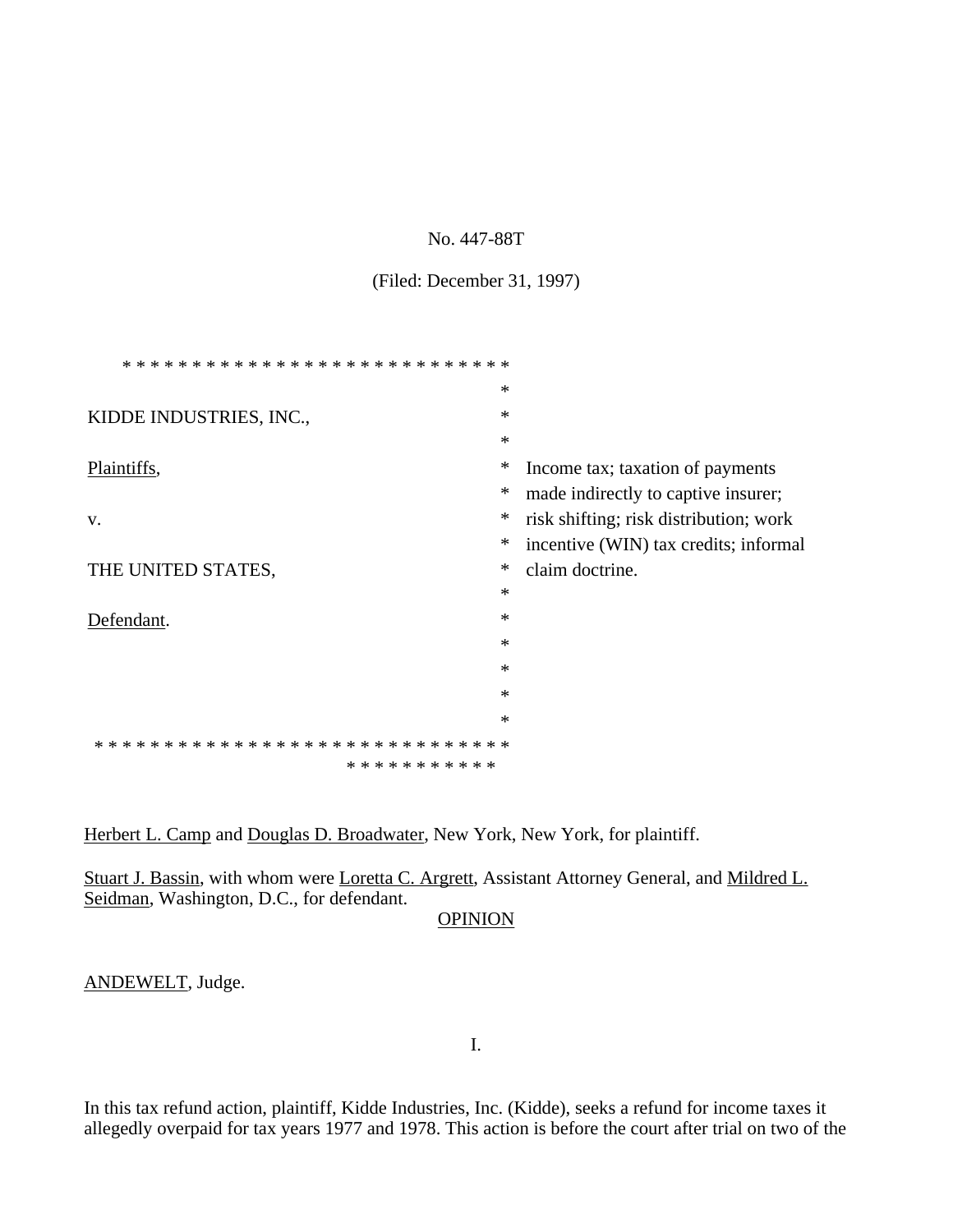four counts presented in plaintiff's amended complaint. The first count, Count II, raises issues concerning the proper tax treatment of premiums paid by a parent company for insurance ultimately provided by a wholly owned subsidiary, i.e., where the parent company's insurance is provided by a "captive insurer." The second count, Count IV, alleges that plaintiff is entitled to certain work incentive (WIN) tax credits.

Turning first to the "captive insurer" issue, during the 1970s, Kidde was a broad- based, decentralized conglomerate with approximately 15 separate operating divisions and 100 wholly owned subsidiaries, each of which Kidde treated as an independent profit center. Prior to 1977, Kidde had insurance agreements with Travelers Insurance Company (Travelers) under which Travelers provided master insurance policies covering workers' compensation and automobile and general (including products) liability. Each Kidde division and subsidiary had the option either to participate in these master policies or to "opt out" if it could secure coverage from another insurer on a more cost-effective basis. Kidde's divisions and subsidiaries generally chose to participate in the Travelers program, but some did not.

In 1976, in the midst of a products liability insurance crisis in which many insurance companies either ceased or significantly restricted their coverage of products liability in the United States, Travelers informed Kidde that it would not renew Kidde's products liability insurance policy for 1977. Given the general reluctance of insurance companies to offer products liability coverage, Kidde determined that in order to secure such insurance from a new provider, Kidde would have to offer these insurers the entire package that Travelers previously had provided, not just products liability. Most of the insurance companies Kidde approached refused to quote any price for insurance that included products liability coverage and those that did extend offers quoted rates that were so high as to be unacceptable to Kidde. Some offers, in effect, would have required Kidde to pay virtually all of its products liability claims.

Kidde responded to the limited availability of products liability insurance by seeking the aid of outside firms and consultants, including American International Group (AIG), a large multi-national insurance conglomerate. The plan that Kidde and these outside sources developed and implemented involved Kidde incorporating in Bermuda a wholly owned insurance subsidiary. On December 22, 1976, Kidde incorporated Kidde Insurance Company Ltd. (KIC) with an initial capital of \$1 million. Kidde then purchased workers' compensation and automobile and general (including products) liability insurance from two subsidiaries of AIG, National Union Fire Insurance Company and American Home Assurance Company (hereinafter collectively referred to as National). National, in turn, entered "facultative reinsurance agreements" with KIC pursuant to which KIC reinsured a portion of the risks National had insured for Kidde. These National-KIC agreements involved National covering Kidde's workers' compensation and automobile and general (including products) liability claims and KIC assuming the first \$1 million of each workers' compensation and automobile and general liability claim, and the first \$2.5 million of each products liability claim. As with its prior policies with Travelers, Kidde allowed its divisions and subsidiaries either to participate in the National program or to "opt out" and secure coverage from other insurers.

In sum, because of the products liability insurance crisis, Kidde could not convince an established insurance company to provide, at a satisfactory price, all of the insurance Travelers previously had provided. Kidde was able, however, to acquire from National insurance equivalent in scope to that provided by Travelers but only upon the condition that Kidde create a wholly owned subsidiary with which National would reinsure a significant portion of that insurance. On January 1, 1977, National issued two master insurance policies covering the Kidde divisions and subsidiaries that opted to participate in the program. National and KIC did not enter the "facultative reinsurance agreements" pursuant to which KIC reinsured a portion of the risks National insured for Kidde under these policies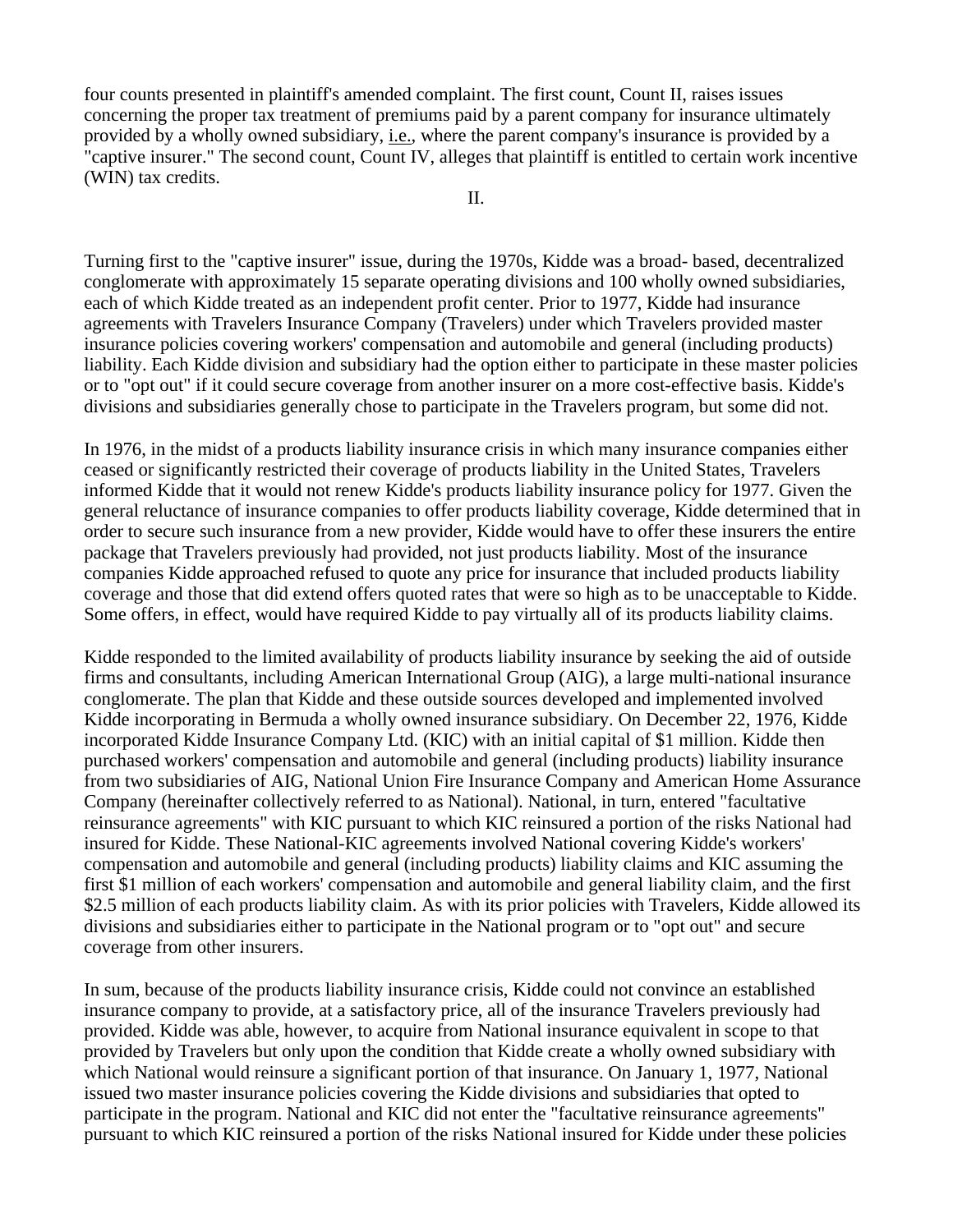III.

For 1977 and 1978, Kidde paid National premiums of \$11,624,819 and \$13,671,100, respectively. National then ceded \$9,461,017 and \$11,509,432 of these premiums, respectively, to KIC for reinsurance.  $(1)$ 

National determined the premiums that it charged Kidde based in part on underwriting data supplied by Kidde's divisions and subsidiaries, including payroll data for workers' compensation, sales data for general liability, and number of cars for automobile liability. Kidde used these same data to allocate the total premiums among its divisions and subsidiaries. For 1977 and 1978, Kidde allocated approximately 60 percent of its total payments to National to its subsidiaries and the remaining 40 percent to its divisions.

The only insurance KIC provided during 1977 was that provided under the above-described reinsurance agreement it entered with National. In 1978, 1979, and 1980, KIC had one additional insurance client, Theurer Atlantic, Inc., whose premiums constituted less than one percent of KIC's insurance premiums for each of those years.  $(2)$  KIC first actively sought third-party reinsurance business in 1980 and in connection with this effort capitalized \$9 million of its retained earnings, bringing its total capital to \$10 million. KIC's third-party business rose to 17 percent of KIC's total premium income in 1981, over 30 percent in 1982, and in excess of 50 percent in 1983, 1984, and 1985.

For tax years 1977 and 1978, Kidde filed federal income tax returns on a consolidated basis covering all of its divisions and wholly owned subsidiaries. In calculating its taxable income for these years, Kidde deducted from its gross income the entirety of its payments to National, including the full amount National ceded to KIC for reinsurance. The Internal Revenue Service (IRS) allowed Kidde a full deduction for the amount of Kidde's payments that National kept for itself (i.e., did not cede to KIC). With respect to the premiums National ceded to KIC, the IRS allowed Kidde a deduction in the amount of the claims KIC actually paid to Kidde's divisions and subsidiaries plus the amount KIC accrued for liabilities for workers' compensation claims. The IRS disallowed the remaining \$6,916,047 of Kidde's payments that National ceded to KIC for 1977 and \$6,751,033 for 1978. The IRS's disallowance of these payments is the subject of Count II of the instant complaint.

IV.

Pursuant to I.R.C. § 162(a), when calculating the amount of income taxes due, corporations may deduct from their income "all the ordinary and necessary [business] expenses." Pursuant to Treas. Reg. § 1.162- 1(a), "insurance premiums" are considered an ordinary and necessary business expense. Hence, if the disputed payments to National are properly characterized as "insurance premiums," then these payments are fully deductible from Kidde's income. The IRS did not so categorize these payments and instead treated these payments, in effect, as constituting reserves that Kidde had set aside to pay future claims, i.e., as a form of self insurance. Where a corporation reserves certain funds for the payment of future claims, the tax laws allow a deduction in a particular tax year only for the claims against that reserve that are actually paid or accrue in that year. Anesthesia Service Medical Group, Inc. v. Commissioner, 825 F.2d 241, 242 (9th Cir. 1987).

Neither the Internal Revenue Code nor treasury regulations define the term "insurance," and the lack of a precise definition has resulted in extensive litigation concerning the proper tax treatment of payments made by parent corporations directly or indirectly to captive insurers. See, e.g., Malone & Hyde, Inc. v.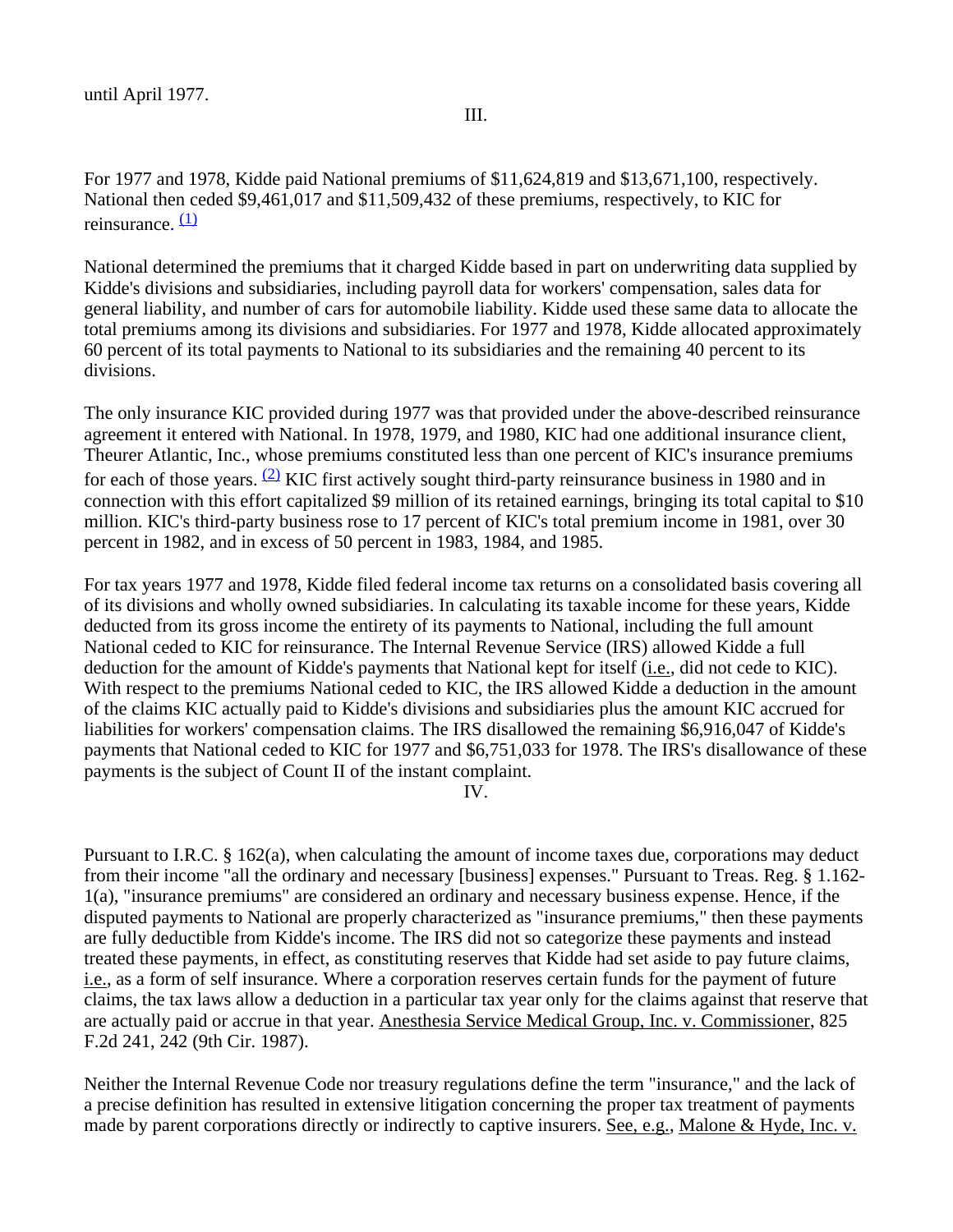Commissioner, 62 F.3d 835, 838 (6th Cir. 1995); Sears, Roebuck and Co. v. Commissioner, 972 F.2d 858, 861-62 (7th Cir. 1992); Gulf Oil Corp. v. Commissioner, 914 F.2d 396, 411-12 (3rd Cir. 1990); Humana, Inc. v. Commissioner, 881 F.2d 247, 251 (6th Cir. 1989); Clougherty Packing Co. v. Commissioner, 811 F.2d 1297, 1300 (9th Cir. 1987); Mobil Oil Corp. v. United States, 8 Cl. Ct. 555, 564 (1985). In Ocean Drilling & Exploration Co. v. United States, 988 F.2d 1135, 1137 (Fed. Cir. 1993), the Court of Appeals for the Federal Circuit, whose precedent is binding on this court, articulated its analysis for determining whether payments to a captive insurer "constitute[] true insurance premiums that are deductible as business expenses under section 162."  $(3)$  Unlike the instant case, where Kidde made its payments to a third-party insurer which in turn reinsured with Kidde's wholly owned subsidiary, Ocean Drilling involved the parent taxpayer making payments directly to its wholly owned captive insurer subsidiary. Therein, the substantive discussion of the deductibility of insurance payments to captive insurers began with the overall guideline that the court "must adhere to the principles of [Helvering v. Le Gierse, 312 U.S. 531 (1941) and Moline Properties, Inc. v. Commissioner, 319 U.S. 436 (1943)], in reaching a decision." In Le Gierse, the Supreme Court stated that "insurance involves risk-shifting and risk-distributing." 312 U.S. at 539. Moline Properties, discusses the tax treatment of corporations and enunciates the general rule that absent an exception, such as where the arrangement is a "sham," a corporation should be viewed as "a separate taxable entity" from its shareholder. 319 U.S. at 438-39. Bringing together the requirements of Le Gierse and Moline Properties, the Federal Circuit in Ocean Drilling explained:

Plaintiff and [its captive insurer] must be considered as separate entities in evaluating whether the transactions between the two companies resulted in risk shifting and risk distributing. However, if the business operations of [the captive insurer] are a sham, [the captive insurer's] "corporate form may be disregarded." Moline Properties, 319 U.S. at 439. Furthermore, even if plaintiff and [the captive insurer] are separate entities, if plaintiff retained the risk of the losses against which it insured, plaintiff's premiums amounted to a reserve for losses, and plaintiff would not be entitled to deduct such premiums from taxable income.

988 F.2d at 1150-51.

V.

## A.

Defendant contends that plaintiff cannot prevail under the standard articulated in Ocean Drilling because during the tax years in issue, a binding indemnity agreement between Kidde and National was in effect pursuant to which Kidde retained the risk of losses with respect to the insurance policies that National had issued to Kidde. Plaintiff responds that although a document entitled "Indemnity Agreement" existed, the document never took effect.

The terms of the "Indemnity Agreement," if in effect, would, as defendant contends, have resulted in Kidde retaining the pertinent risks. Article I of the document lists the specific insurance policies that National would issue to Kidde and Articles II and III provide for indemnification as follows: ARTICLE II

[Kidde] will indemnify [National] against all liability including but not limited to:

(a) all losses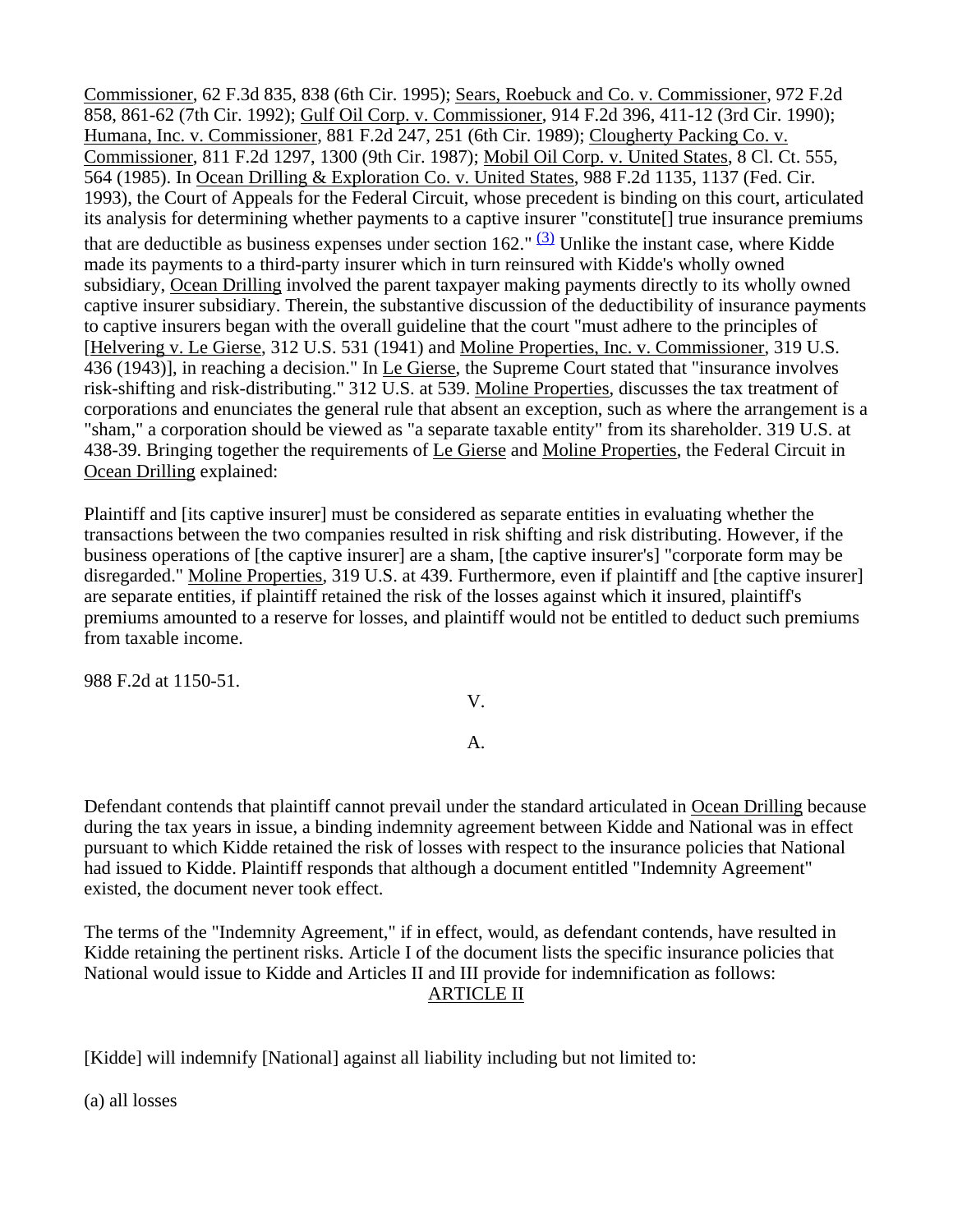(b) all loss expenses

(c) all other expenses

(d) all reserves

that [National] may incur by reason of its issuance of the insurance policies listed in Article I hereof, or in defending or prosecuting any suit, action or other proceeding either in connection therewith, or in obtaining or attempting to obtain a release from liability in respect thereof.

[Kidde] covenants that it will pay over to [National] all sums of money which [National] shall pay or become liable to pay by reason of the foregoing and will make such payment to [National] as soon as [National] shall make demand therefor.

## ARTICLE III

[Kidde] undertakes to guarantee to [National] the payment of the amounts due under Article II hereof and will provide [National] the following:

A clean irrevocable Letter of Credit acceptable to [National] in favor of [National] in the amount of one million U.S. dollars (\$1,000,000).

Plaintiff does not dispute that the "Indemnity Agreement," if in effect, would place the ultimate risk of loss with Kidde. Plaintiff also acknowledges that Kidde officials signed and forwarded the indemnity agreement to National. Plaintiff argues, however, that the "Indemnity Agreement" was not in effect for all or at least part of the tax years in issue.

B.

Plaintiff initially argues that Kidde officials revoked the offer contained in the "Indemnity Agreement" before it was accepted by National and, in any event, that the parties never considered the "Indemnity Agreement" to be part of their business understanding. To support this argument, plaintiff notes that the parties did not find a signed copy of the "Indemnity Agreement" in their files. But the evidence submitted at trial, considered as a whole, weighs heavily to support a contrary conclusion that National representatives signed the "Indemnity Agreement" and returned the signed copies to Kidde, and that both parties considered the agreement to be an important part of their insurance relationship until they decided to void the agreement.

Kidde did not consider self insurance a viable option and was determined to have new insurance in effect on January 1, 1977, when its products liability insurance with Travelers' lapsed. National and Kidde, however, did not have sufficient time by that date to complete their negotiations with respect to the details of their insurance relationship. The "Indemnity Agreement," including the \$1 million "Letter of Credit," enabled Kidde to convince National to issue the insurance policies prior to completion of these negotiations. The "Indemnity Agreement" assured National that it would be protected against loss until the parties could satisfactorily negotiate the details of their insurance relationship.

Indeed, even if there were no products liability crisis at the time Kidde approached National, National still would have had reason to be concerned about reinsuring with KIC a portion of its liability under the Kidde policies. KIC was newly created and had no experience in insurance. Perhaps most significantly, KIC was significantly undercapitalized by United States standards. Although KIC had premiums of \$9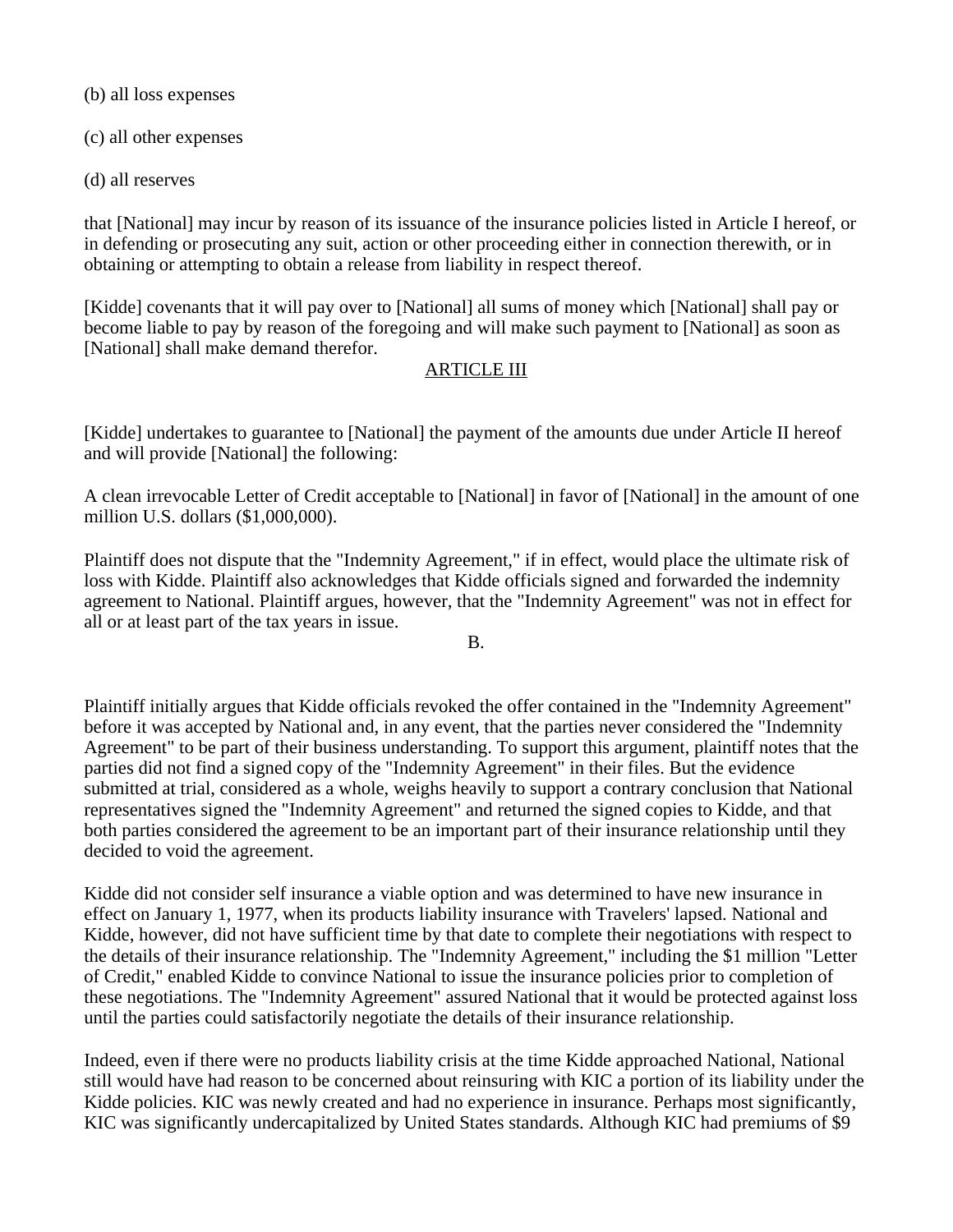million in the first year, its initial capital was only \$1 million, resulting in a premium-to-capital ratio of approximately 9:1. Insurance regulators within the United States generally insist on a premium-tocapital ratio of no more than 3:1.  $\frac{(4)}{4}$  Given this undercapitalization,  $\frac{(5)}{4}$  it is not surprising, and indeed to be expected, that before issuing the insurance to Kidde, National would have insisted that Kidde provide some additional security with respect to KIC's performance under the KIC-National reinsurance agreement. The "Indemnity Agreement" provided such security by permitting National to terminate the insurance arrangement without suffering any possible loss in the event the parties were unable to negotiate satisfactorily the details of their insurance relationship. In this regard, the crucial nature of the signed "Indemnity Agreement" to National was underscored by the testimony of Robert King, who had primary responsibility within AIG for establishing the National-Kidde insurance relationship. King testified that the "Indemnity Agreement" provided National the "level of comfort" it needed to issue the Kidde insurance policies at a time when KIC was not in a position itself to assume the risk in a manner satisfactory to AIG.

C.

After January 1, 1977, National and Kidde had ongoing negotiations, for a substantial period of time, concerning the remaining details of their insurance relationship. In April 1977, National and KIC entered into "facultative reinsurance agreements" pursuant to which KIC reinsured a portion of the risks National had insured for Kidde. Plaintiff argues that assuming the "Indemnity Agreement" was in fact executed, the agreement nevertheless was intended only to protect National on a temporary or interim basis until KIC was ready to begin business. Hence, plaintiff argues, if the "Indemnity Agreement" ever went into effect, Kidde and National intended it to be superseded when National and KIC entered the "facultative insurance agreements" in April 1977.

The court agrees that National and Kidde reasonably could not have viewed the "Indemnity Agreement" as a long-term commitment. National and Kidde intended to establish an insurance relationship and, by holding Kidde ultimately responsible for any losses National suffered, the "Indemnity Agreement" was fundamentally inconsistent with the existence of any true insurance relationship. But, although the April 1977 "facultative reinsurance agreements" set forth some terms between the parties, they did not address National's concerns about KIC's undercapitalized status. These agreements did not offer National any security, beyond KIC's assets, to ensure that KIC would fulfill its reinsurance obligations thereunder. Thus, in an effort to address this concern, National and Kidde continued negotiations after National and KIC entered the "facultative reinsurance agreements." During the course of these often adversarial negotiations, National continually requested that Kidde provide a parental guarantee pursuant to which Kidde would guarantee KIC's obligations under the reinsurance agreement. Replacing the "Indemnity Agreement" with such a parental guarantee would change the parties' legal relationship in that the "Indemnity Agreement" did not include KIC and under that agreement, Kidde's obligation to cover National's losses was not limited to the reinsurance aspect of the National-Kidde insurance policy.

Upon first impression, it seems unusual for an insurance arrangement to be in place for such a long period of time without the parties having worked out the final details of their insurance relationship. But at trial, plaintiff's witnesses explained that it was typical in the insurance industry for insurance to be issued with an understanding by both parties that the precise terms would later be determined through good faith negotiations. In this case, the continued existence of the "Indemnity Agreement" gave National leverage to ensure that Kidde would continue to negotiate in good faith. Indicative of the continued existence of the signed "Indemnity Agreement" and the leverage it provided National is a September 27, 1977, letter from Robert King to a representative of Kidde's insurance broker, Fred. S. James and Company, which states: "We still hold the objectionable Indemnity Agreement for which Fred. S. James and Kidde diligently described as a thorn in the side."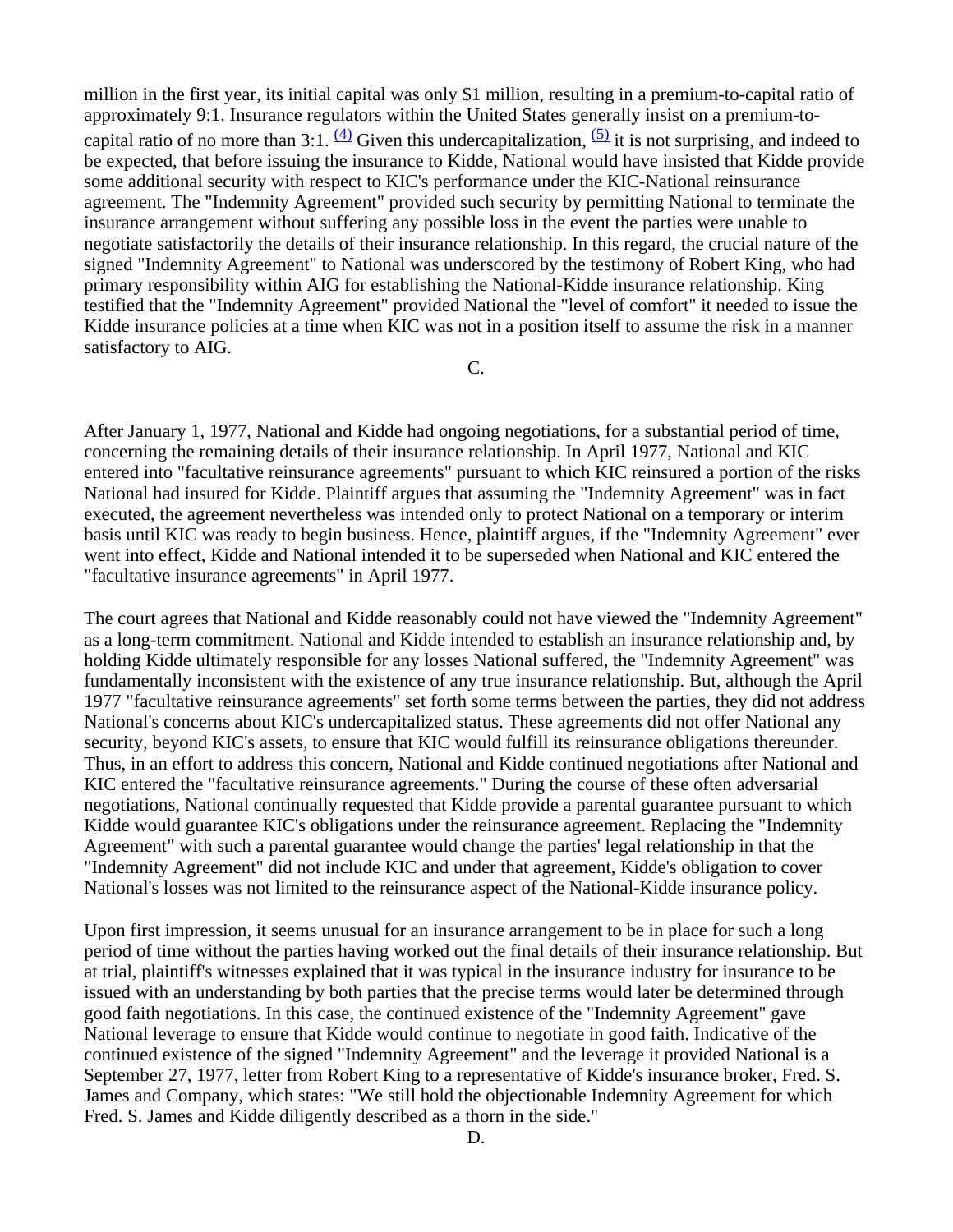Ultimately, National agreed to void and return the signed "Indemnity Agreement" to Kidde because National became convinced that KIC's financial status and the "facultative reinsurance agreements" and letters of credit received from KIC were sufficient to support a standard insurer-reinsurer relationship. The court cannot, however, determine from the record the precise date on which the parties agreed that the signed "Indemnity Agreement" no longer would be in effect. Defendant argues that because plaintiff bears the burden of proof, the absence of clarity in the record as to the precise date on which the agreement was voided requires that plaintiff's claim fail. But the trial record, taken as a whole, supports a finding that by at least June 1, 1978, the parties had agreed that the "Indemnity Agreement" no longer would control.

KIC's gain of experience in the reinsurance business apparently resulted in an increase in KIC's net assets during 1977 and 1978. As a result, on or about May 3, 1978, National decided no longer to pursue a parental guarantee from Kidde. National decided instead that it would be satisfied if KIC provided a letter of credit from a major United States bank. This determination by National is crucial. Having decided that a letter of credit from KIC would be adequate to protect National's financial interests, it would follow that it was neither necessary nor reasonable for National to maintain the "Indemnity Agreement" in force. As explained above, the parties did not view the "Indemnity Agreement" as a longterm agreement but rather only as controlling until the parties completed negotiations as to the details of their insurance relationship. Once National became convinced that KIC's assets combined with the letter of credit from a major United States bank were sufficient to ensure that KIC would perform its obligations, National was beyond the point that it needed the "level of comfort" to which King referred at trial. Hence, at this point in time, the purpose behind the "Indemnity Agreement" ceased to exist. Because National and Kidde were interested in a long-term insurance relationship, it is reasonable to conclude that upon deciding that KIC's assets and letter of credit were sufficient to protect its financial interests, National would have proceeded in due course to remove the "thorn" from Kidde's side and render the "Indemnity Agreement" void. The court concludes that National would have returned the signed "Indemnity Agreement" and rendered it void by at least June 1, 1978.

Hence, for tax year 1977 and tax year 1978 up through May 31, Kidde retained the risk of losses with respect to the insurance policies that National had issued to Kidde. Thus, under Ocean Drilling, Kidde's payments to National that National ceded to KIC during these periods amounted to reserves for future claims and Kidde is not entitled to deduct that amount from its taxable income.

VI.

The next issue to address is the tax treatment of the disputed payments to National between June 1 and December 31, 1978. As described above, if the payments are properly characterized as "insurance premiums" under Treas. Reg. § 1.162-1(a), then these payments are properly deductible from Kidde's income.

A.

The court will begin its analysis with a discussion of the Supreme Court's decision in Moline Properties. In Moline Properties, a corporation sold real property that it owned and the sole stockholder of the corporation sought to treat the gains from that sale as income taxable to the stockholder rather than to the corporation, i.e., to ignore the corporate existence as a mere fiction. The Supreme Court refused to treat the gains as individual income and instead insisted that the corporation be considered a distinct entity notwithstanding the fact that the shareholder owned 100 percent of the corporation's stock. The Court explained: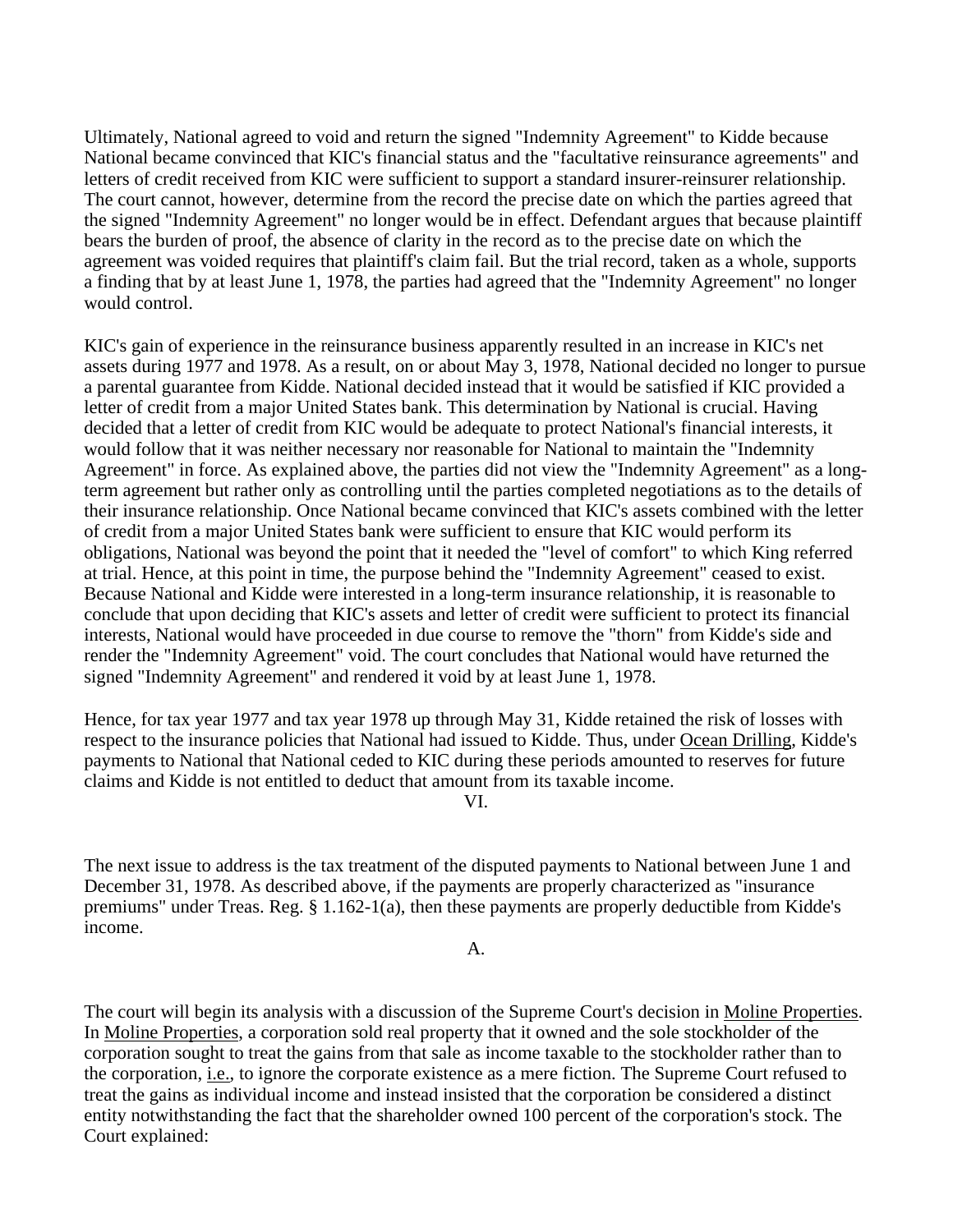The doctrine of corporate entity fulfills a useful purpose in business life. Whether the purpose be to gain an advantage under the law of the state of incorporation or to avoid or to comply with the demands of creditors or to serve the creditor's personal or undisclosed convenience, so long as that purpose is the equivalent of business activity or is followed by the carrying on of business by the corporation, the corporation remains a separate taxable entity. . . .

To this rule there are recognized exceptions. A particular legislative purpose . . . may call for the disregarding of the separate entity, as may the necessity of striking down frauds on the tax statute. In general, in matters relating to the revenue, the corporate form may be disregarded where it is a sham or unreal. In such situations, the form is a bald and mischievous fiction.

319 U.S. at 438-39 (citations omitted) (footnotes omitted).

As the court in Ocean Drilling suggested, Moline Properties has been an important focus in court decisions addressing the tax treatment of purported insurance premiums paid to captive insurers. This is so because Moline Properties generally requires that the captive insurer not be treated as the alter ego of its parent but rather as a distinct taxable corporate entity.

Consistent with Moline Properties, when applying the tax laws to captive insurers, courts initially have sought to determine whether the arrangement among the captive insurer, the parent, and any third-party companies should be classified as a "sham." If the court determines that the corporate arrangement is a sham, then the inquiry ends and the payments to the captive insurer are treated as nondeductible reserves rather than "insurance premiums." Next, either as part of this analysis of whether a sham exists, or as part of a separate analysis of whether the payments to the captive insurer otherwise should be characterized as "insurance premiums," courts have analyzed whether the arrangement among the parties is consistent with commonly accepted notions of insurance. If the arrangement is not consistent with commonly accepted notions of insurance, then the payments are not deductible from income.  $\frac{(6)}{2}$ Finally, assuming the arrangement is not a sham and is otherwise consistent with commonly accepted notions of insurance, courts generally have proceeded to apply the definition of "insurance" provided in Le Gierse and determine whether risk shifting and risk distributing are present.

B.

Turning to the sham exception in Moline Properties, the totality of the evidence indicates that Kidde's creation of KIC was not a sham and that Kidde had legitimate business reasons for creating a captive insurer subsidiary that had nothing to do with the tax advantages that would result from paying insurance premiums rather than self insurance. First, in order to conduct business in the over 40 states in which Kidde's divisions and subsidiaries operated, Kidde was required to possess certificates of insurance as evidence of primary casualty coverage. Apparently, Kidde potentially could have satisfied this requirement through self insurance, but setting up such a program to satisfy state requirements would have taken more time than Kidde had available before its Travelers policy expired. Second, securing insurance from National rather than self insurance enabled Kidde to maintain existing prices and policies for catastrophic insurance. Kidde had in effect catastrophic insurance with third-party insurers which covered claim amounts above the limits contained in the Travelers policy of up to \$400 million per claim. Apparently, writers of catastrophic insurance required that the amount of the claims that fall below the catastrophic level be covered under a separate insurance policy. This would ensure that another established insurance company would be analyzing and seeking to uncover deficiencies in any claim for which the catastrophic insurer may be liable. Finally, creating a captive insurer furthered the aim of Kidde to form an insurance subsidiary that would provide insurance or reinsurance to unrelated third parties and serve as a separate profit center for Kidde. The fact that KIC moved fairly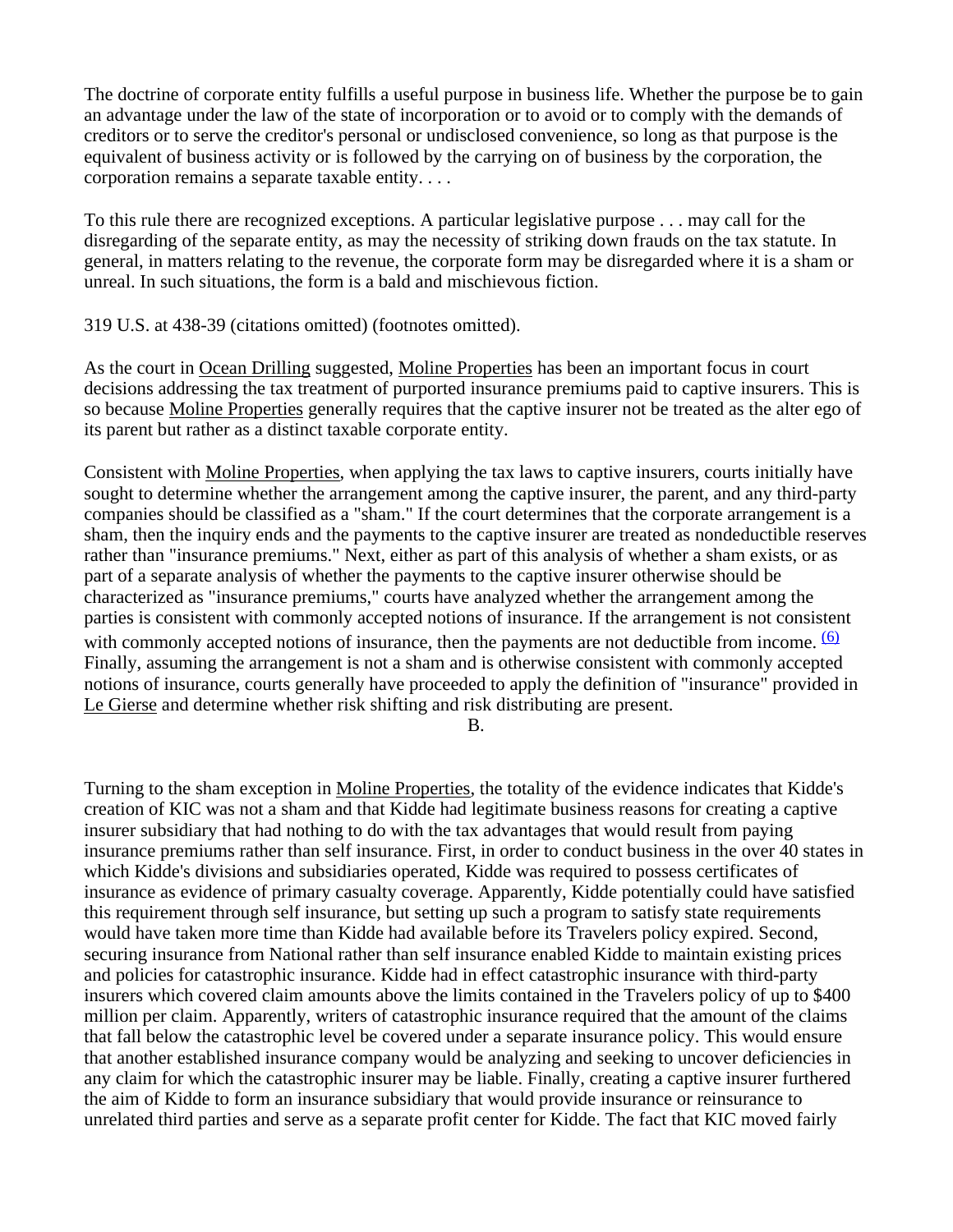quickly into reinsurance with third parties supports the conclusion that when Kidde established KIC, or at least by June 1, 1978, Kidde had hoped one day to operate KIC as an insurance subsidiary that ultimately would have third-party clients. As described above, after 1980, KIC began writing a significant amount of insurance for unrelated third parties.

One factor courts have considered in determining whether a sham exists is the capitalization and financial condition of the captive insurer. See Malone, 62 F.3d at 839. As described above, during the period at issue here, between June 1 and December 31, 1978, KIC's total financial position was adequate to fulfill KIC's obligations under its agreement with National. The best evidence of the adequacy of KIC's overall financial position is that without any parental guarantee or other distinct financial support from Kidde, National was willing to reinsure with KIC claims on which National was primarily liable.

C.

Next, the court will turn to the question of whether the arrangement among KIC, Kidde, and National is consistent with commonly accepted notions of insurance. Based on the record as a whole, the court concludes that the arrangement is sufficiently consistent so as not to disqualify the disputed payments to National from being treated as "insurance premiums."

The written agreements between Kidde and National, and National and KIC are fully consistent with commonly accepted notions of insurance in that each allocates a risk, i.e., the risk that in the future one of the parties to the agreement will face uncertain and variable claims against it. In the Kidde-National agreement, Kidde agreed to pay National a specified premium and National in turn agreed to assume the risk with respect to undetermined future claims against Kidde. In the National-KIC "facultative reinsurance agreements," National agreed to pay KIC a specified premium and KIC in turn agreed to assume primary responsibility for certain future claims against Kidde over which National had assumed responsibility in the Kidde-National agreement. The respective premiums set out in these agreements apparently were generally established through means typically used in the insurance industry, which are based primarily on predictions as to the amount of future claims.

The Kidde-National-KIC arrangement also conforms to commonly accepted notions of insurance when viewed from the perspective of a claimant presenting a claim against Kidde. KIC contracted with National to accept, process, evaluate, and pay certain claims against Kidde. Those filing claims against Kidde apparently interacted with KIC representatives in essentially the same way as claimants interact with representatives of any other reinsurance company. Defendant's contention that the Kidde-National-KIC arrangement is inconsistent with commonly accepted notions of insurance does not focus on the wording of the respective agreements, the methods of establishing premiums, or the presentation of claims by claimants. Rather, defendant focuses on the organization of KIC and certain other aspects of its operation.

Defendant's argument that the organization and operation of KIC is inconsistent with commonly accepted notions of insurance focuses on KIC's incorporation in Bermuda, the control Kidde exercised over KIC, and the comparatively small amount of traditional insurance functions KIC performed. As to incorporation in Bermuda, Kidde chose to incorporate KIC in Bermuda in part because Bermuda has far less regulation of insurance companies than the United States. Indeed, after its incorporation, KIC intentionally sought to avoid United States regulation. KIC never applied for business in the United States and the president of KIC, who was also the risk manager at Kidde, traveled to Bermuda from his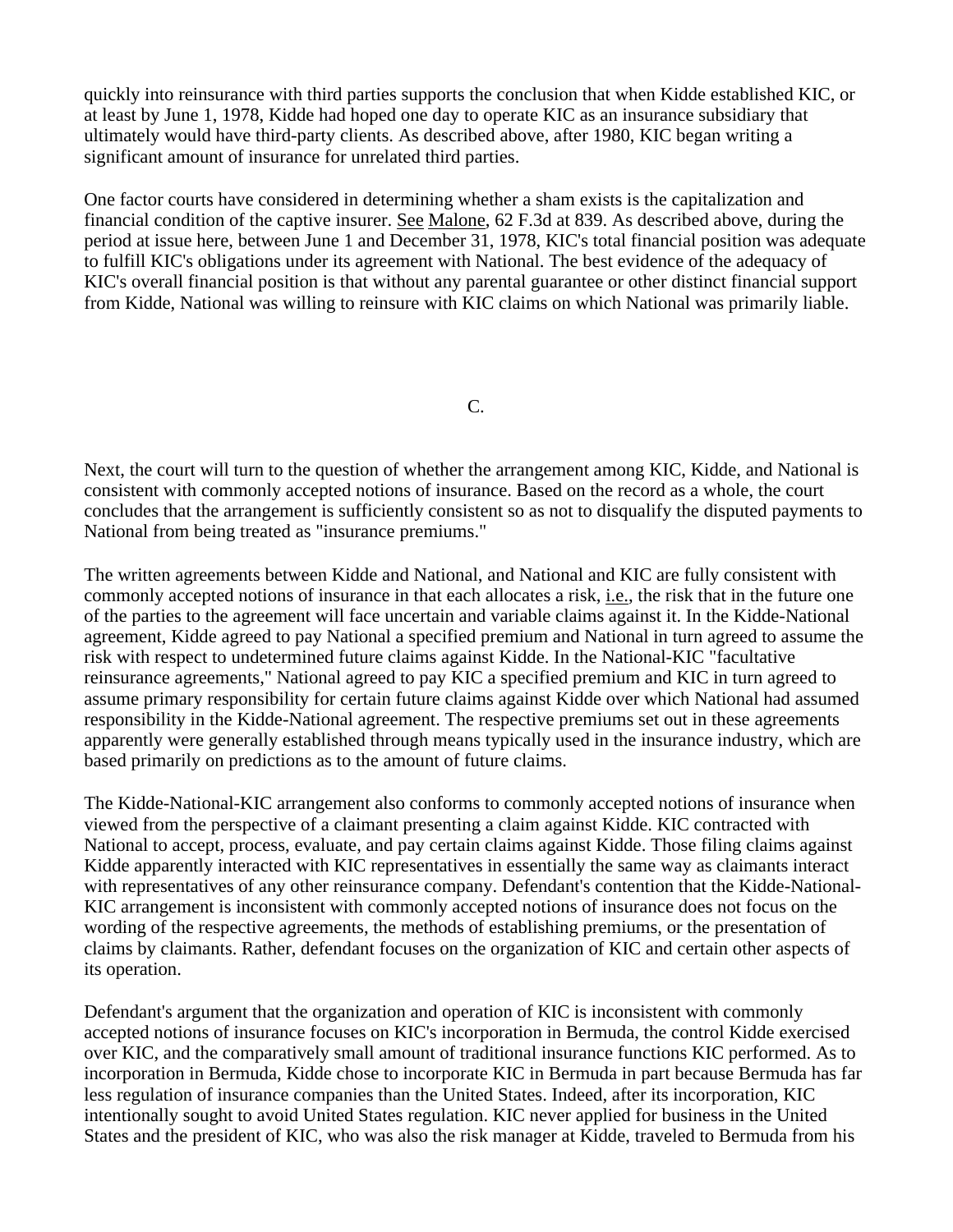United States office to sign pertinent documents. As to Kidde's control over KIC, the officers of KIC were primarily officers of Kidde, and these officers controlled KIC's activities, including the investment of funds. Next, as to the functions KIC performed, defendant argues that KIC was virtually an invisible company which existed primarily on paper. KIC had minimal contacts in Bermuda. It had no employees and no separate offices in Bermuda and operated in Bermuda through a management company specializing in managing captive insurance companies. The management company prepared a limited amount of documents annually for KIC. KIC contracted with third parties, primarily companies related to AIG, for most of the typical functions performed by insurance companies, including, as noted above, the processing of insurance claims.

Clearly, KIC's organization and certain aspects of its operation are different than many United States insurance companies. It is not apparent, however, that these differences, by themselves, should render nondeductible payments that otherwise would be classified as deductible insurance premiums. With respect to KIC's incorporation in Bermuda, any corporation, including insurance corporations, generally can be expected to base its decision as to where to incorporate and where to locate its employees on a determination as to which choices will result in maximum profits for the corporation. Hence, an insurance corporation's decision to incorporate in Bermuda because of a more favorable regulatory environment and to locate its employees elsewhere would not be inherently inconsistent with commonly accepted notions of insurance. Indeed, courts, including the Federal Circuit in Ocean Drilling, have allowed deductions for payments to captive insurers incorporated in Bermuda.

As to Kidde's control over KIC, staffing KIC with Kidde employees suggests that Kidde not only wanted to take advantage of the expertise of its own employees in overseeing KIC's operation but also wanted to keep firm control over KIC's day-to-day operations. But assuming that such a close relationship between the insured and insurer is relatively rare, Kidde's aims would not be inherently inconsistent with KIC creating what amounts to a traditional insurer-insured relationship with respect to future claims against Kidde. As to KIC "contracting out" most typical insurance functions, it would not seem unreasonable for KIC to do so when KIC first entered the insurance business. Through such contracts, a new entrant into the industry could eliminate uncertainty as to the cost of performing certain services and thereby secure greater predictability as to its operational costs.

D.

The court will now address perhaps the most difficult area of the inquiry--application of the reference in Le Gierse to insurance being characterized by risk shifting and risk distributing. The risk to which Le Gierse refers is the risk that in the future a corporation will face uncertain and variable claims against it. See Ocean Drilling, 988 F.2d at 1151; Sears, Roebuck, 972 F.2d at 862. Risk shifting involves the transfer of that risk from the insured to the insurer. In exchange for the insured paying a specified premium, the insurer agrees to process and pay all claims against the insured that are covered under the insurance policy. Hence, in effect, the insured shifts the risk to the insurer that the total amount of the claims against it (including the costs of processing) will exceed the premium paid.

Insurance companies have expertise in estimating and administering claims and seek to set the premiums charged so as to reflect the expected losses that will result from future claims. Although insurance companies may be able to predict such costs with reasonable accuracy over extended periods of time, for shorter periods, such as year to year, the total cost of these claims will vary from the expectation, i.e., vary from the average. In some years the total cost of claims may exceed the expected amount, i.e., the average yearly cost calculated over a longer period of time, and in other years the costs may be less than the expected amount. Thus, by agreeing to provide insurance for a fixed premium for a particular year, the insurer assumes the risk that the total cost of claims for that year will exceed the expected amount. See Ocean Drilling, 988 F.2d at 1151.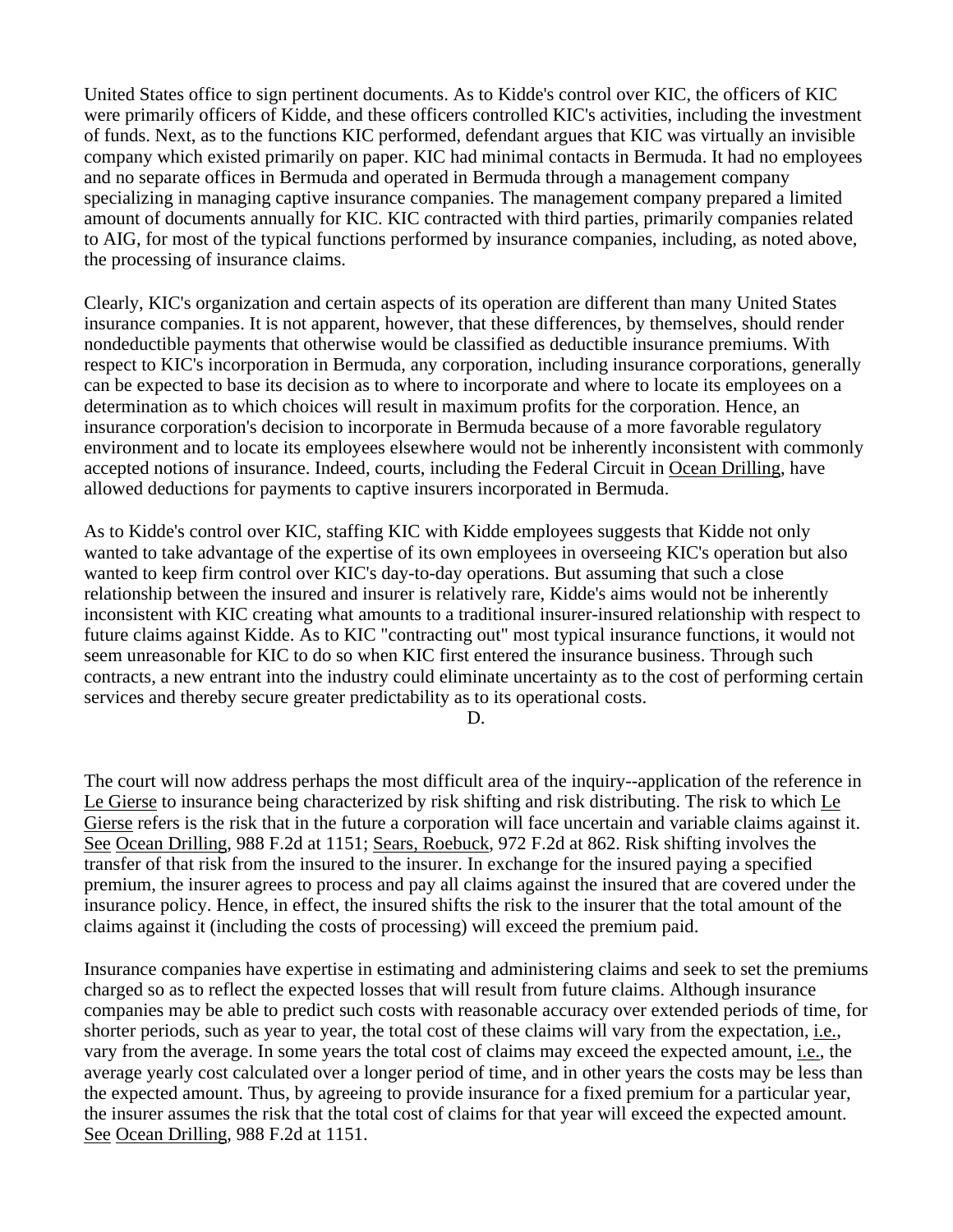Risk distribution addresses this risk that over a shorter period of time claims will vary from the average. Risk distribution occurs when particular risks are combined in a pool with other, independently insured risks. By increasing the total number of independent, randomly occurring risks that a corporation faces (i.e., by placing risks into a larger pool), the corporation benefits from the mathematical concept of the law of large numbers in that the ratio of actual to expected losses tends to approach one. In other words, through risk distribution, insurance companies gain greater confidence that for any particular short-term period, the total amount of claims paid will correlate with the expected cost of those claims and hence correlate with the total amount of premiums collected.

In concluding that risk shifting and risk distributing were present in Ocean Drilling, the court relied upon a factor not present in the instant case--the captive insurer issued insurance to unrelated third parties during the tax years in issue. With respect to risk shifting, the court concluded that "[u]nrelated business operated to reduce the amount of risk to which [the insurer] was exposed." Id. at 1152. With respect to risk distribution, the court stated: "Risk distribution involves spreading the risk of loss among policyholders. [The captive insurer] had unrelated business of approximately 44 and 66 percent for the two years at issue. This amount of unrelated business sufficiently spreads risk so as to constitute risk distribution." Id.

E.

Given the decision in Ocean Drilling, the issue presented herein is whether the disputed payments to National can be classified as "insurance premiums" notwithstanding KIC's lack of significant unrelated business. Humana, 881 F.2d 247, involved a fact situation in many ways similar to the instant action. Humana, like Kidde, was a large corporation that operated a variety of businesses, some within the parent corporation and others through wholly owned subsidiaries. Humana created a captive insurance subsidiary and purchased insurance from that captive insurer covering future claims against itself and its wholly owned, separately incorporated subsidiaries. Like Kidde, Humana allocated the total premiums among its subsidiaries according to the risk each subsidiary posed.

In determining the deductibility of the disputed payments in Humana, the Court of Appeals for the Sixth Circuit distinguished between the payments that covered future claims against Humana's own operations and the payments that covered future claims against the operations of Humana's separately incorporated subsidiaries. The court allowed a deduction for the payments covering claims against the subsidiaries, but not the payments covering claims against the businesses that Humana operated within its own corporate structure. In denying a deduction for the payments that related to the captive insurer assuming responsibility for future claims against the parent corporation, the Sixth Circuit, citing Clougherty, 811 F.2d 1297, concluded that the agreements did not produce any risk shifting and amounted to no more than Humana setting aside a reserve for future claims against it. In concluding that no risk shifting occurred, the court focused on the parent's assets and concluded that there was no net change in the value of the parent's assets when the captive insurer assumed responsibility to pay future claims against the parent. The court explained:

The economic reality of insurance between a parent and a captive insurance company is that the captive's stock is shown as an asset on the parent's balance sheet. If the parent suffers an insured loss which the captive has to pay, the assets of the captive will be depleted by the amount of the payment. This will reduce the value of the captive's shares as an asset of the parent. In effect, the assets of the parent bear the true economic impact of the loss.

Humana, 881 F.2d at 253. Because Humana suffered the full economic impact of a payment of a claim by its wholly owned captive insurer subsidiary, the court reasoned that the arrangement did not result in the parent divesting itself of any risk, and hence no risk shifting occurred and no insurance existed under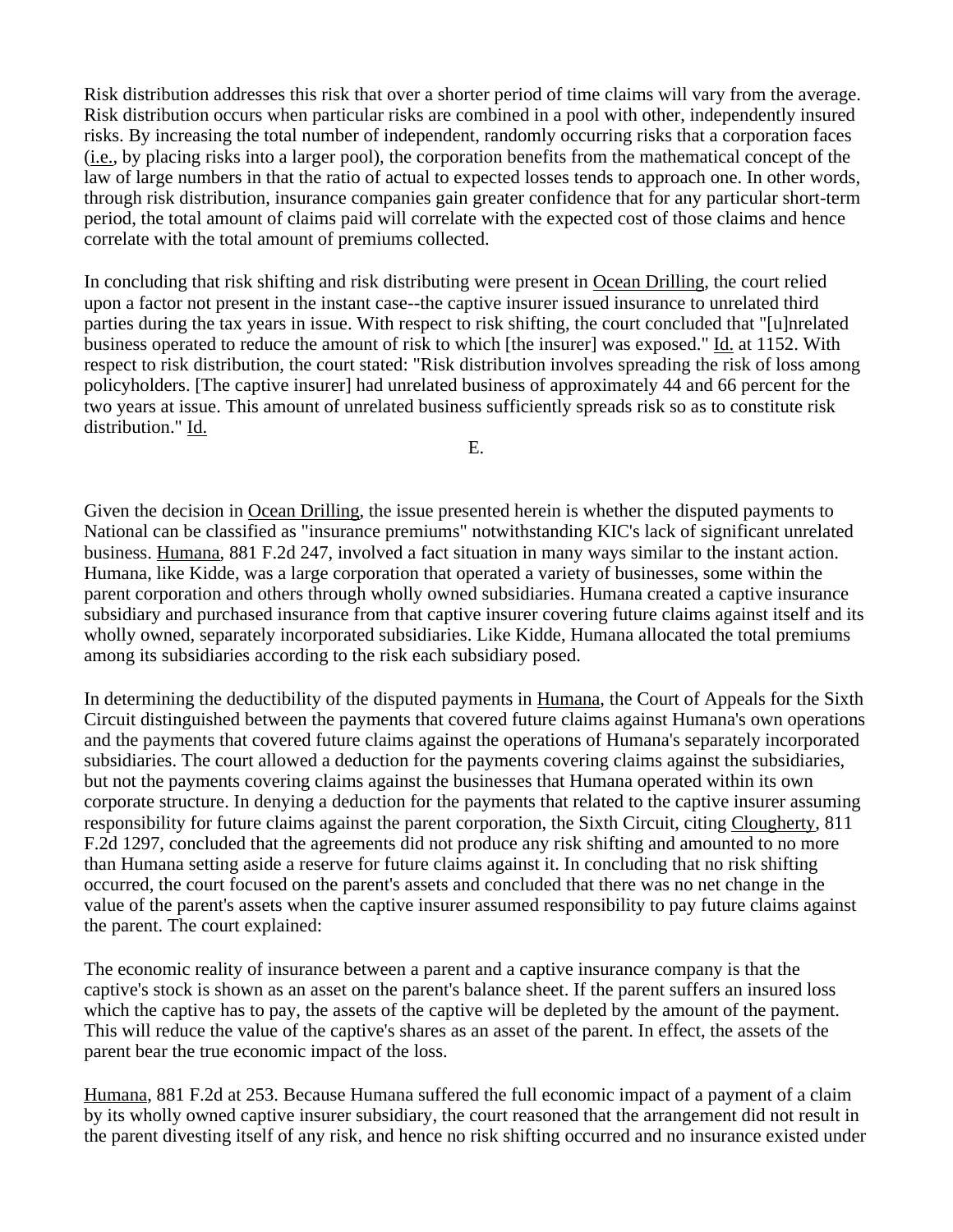the requirements of Le Gierse.

If the Sixth Circuit had maintained this narrow focus on the net assets of Humana when it evaluated the payments to the captive insurer relating to future claims against Humana's wholly owned subsidiaries, then the court also would have concluded that these payments should not be classified as "insurance premiums." Because Humana owned 100 percent of these separately incorporated subsidiaries, Humana's net assets would not be affected by a contractual arrangement pursuant to which one of its wholly owned subsidiaries agreed to pay future claims against another wholly owned subsidiary. For example, a \$1,000 payment on a claim against one of its subsidiaries would result in a \$1,000 decrease in Humana's net assets regardless of which subsidiary paid the claim. Thus, when viewed from the perspective of Humana, the various contractual arrangements did not produce any shifting of risk away from Humana. Humana would face essentially the same risk before and after entry of the contracts rendering the captive insurer responsible for future claims against the wholly owned subsidiaries.

The Sixth Circuit, however, did not maintain this narrow focus on Humana's net assets when determining the deductibility of payments covering future claims against the wholly owned subsidiaries. Rather, the court interpreted Moline Properties as precluding a focus on the parent corporation when evaluating the tax status of payments by the wholly owned subsidiaries because such a focus would improperly treat the various distinct corporations as a single economic unit. The court interpreted Moline Properties to require, when assessing whether risk shifting and risk distributing is present, a focus on the net assets of the distinct corporation that is purchasing the protection rather than the parent. The court explained:

The economic reality, however, of insurance between the Humana subsidiaries and [Humana's captive insurer], where the subsidiaries own no stock in the captive and vice versa, is that when a loss occurs and is paid by [the captive insurer] the net worth of the Humana affiliates is not reduced accordingly. The subsidiaries' balance sheets and net worth are not affected by the payment of an insured claim by [the captive insurer]. In reality, therefore, when the Humana subsidiaries pay their own premiums under their own insurance contracts, as the facts show, they shift their risk to [the captive insurer].

Id.

F.

Herein, both parties argue that this court should reject the split result in Humana. Defendant argues that the court should deny an "insurance premium" deduction both for the payments covering the subsidiaries that are separately incorporated as well as the payments for the divisions that operate within Kidde's own corporate structure. Plaintiff argues that both types of payments should qualify for an "insurance premium" deduction.

Defendant's argument relies in part upon the testimony of defendant's expert, Professor Gregory Niehaus. Professor Niehaus testified in effect that modern economic theory views a corporation as a nexus of contracts among individual stakeholders and evaluates corporate decisions based on how the individual stakeholders are affected. Consistent with this approach, Professor Niehaus argued that corporations do not bear risk but rather individual stakeholders bear risk. Hence, defendant argues, in determining whether risk shifting or risk distributing occurred herein, the court should focus on the individual shareholders of Kidde, and the risk faced by these shareholders is not affected when one subsidiary assumes legal responsibility for the claims against the other subsidiaries.

Professor Niehaus' position, to the extent it presents a purely economic analysis, is straightforward and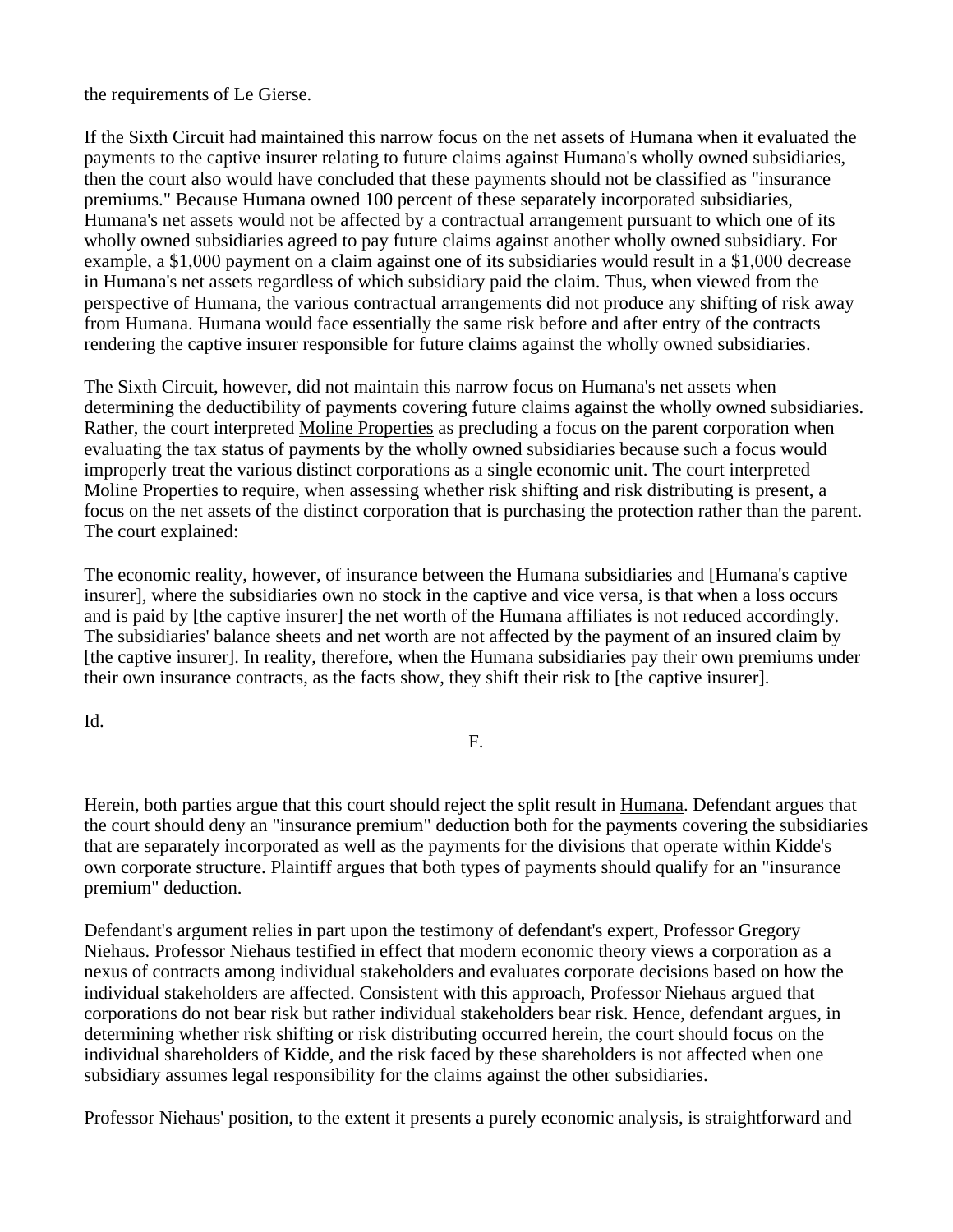makes eminent sense. The modern theory of the corporation which looks at corporations as fictional entities, provides an excellent analytic framework in which to evaluate the economic effects of a corporate action.  $(7)$  Corporations are owned by their shareholders and from the shareholders' perspective herein, the insurance arrangement did not result in the shareholders securing the benefits of risk shifting or risk distribution. Because the shareholders in effect own 100 percent of Kidde, KIC, and each of Kidde's other wholly owned subsidiaries, the shareholders' financial position would be the same whether, for example, a \$1,000 claim is paid by Kidde, KIC, or some other wholly owned Kidde subsidiary. Hence, shifting responsibility for claims to different points within the overall Kidde structure would not shift any risk away from the shareholders or distribute any risk the shareholders face to a larger pool.

A problem with Professor Niehaus' argument, however, arises in the transition from abstract economic theory to application of existing tax laws and case precedent. Contrary to the modern theory of corporations, the tax laws do not view corporate actions from the perspective of the corporate shareholders and do not treat corporations as fictitious entities that can be ignored. Instead, the tax laws treat corporations as distinct and substantive legal entities which are taxed separate and apart from the entities that own them. "Moline Properties stands for the proposition that a parent corporation and its subsidiary corporation be accorded treatment as separate taxable entities." Ocean Drilling, 988 F.2d at 1144. Indeed, in Moline Properties, the Supreme Court specifically rejected the taxpayer's request, in effect, to treat the corporation as a fiction and to treat the assets owned by the corporation as though they were owned by the corporate shareholder. The teaching of Moline Properties in effect is that the incorporation of a business brings with it certain benefits and certain burdens and once the business is incorporated, the benefits accrue and the burdens must be borne. See Moline Properties, 319 U.S. at 438-39.

Hence, for purposes of assessing income taxes, Moline Properties requires this court to treat Kidde and its separately incorporated subsidiaries as distinct from one another as well as distinct from Kidde shareholders. When these separately incorporated subsidiaries are so treated, the contractual arrangement pursuant to which KIC assumed responsibility for the subsidiaries' future claims would involve the shifting of risk away from these subsidiaries in the same way as if the subsidiaries secured insurance from an independent third-party insurer. As explained in Humana, 881 F.2d 253, the wholly owned subsidiaries have no ownership interest in the parent's captive insurer and hence would not suffer any additional loss if payments by the captive insurer of future claims against the subsidiaries exceeded the amount of premiums the captive insurer received. For example, because a \$1,000 claim against a Kidde subsidiary paid by KIC would not result in a corresponding decrease in that subsidiary's net worth, the risk as to that claim was shifted from the subsidiary, through National, to KIC. Similarly, when viewed from the perspective of that subsidiary, risk distribution also took place in that KIC distributed the risk faced by that subsidiary in a pool with the risks of other entities in which the subsidiary did not have an ownership interest. Because risk shifting and risk distributing are present, consistent with Le Gierse, Moline Properties, and Humana, Kidde's payments to National covering future claims against its wholly owned subsidiaries are properly treated as "insurance premiums."  $(8)$ 

G.

This brings the court to the issue of the tax treatment of the payments Kidde made to National covering future claims against the divisions that operate within Kidde's own corporate structure. Plaintiff does not dispute that Kidde's divisions would suffer a dollar-for-dollar loss in net asset value for every dollar KIC paid on a claim against Kidde. Relying in part upon the testimony of and a report co-authored by its expert Dr. Michael Powers, however, plaintiff contends that this court's determination that the payments covering future claims against Kidde's wholly owned subsidiaries are deductible as "insurance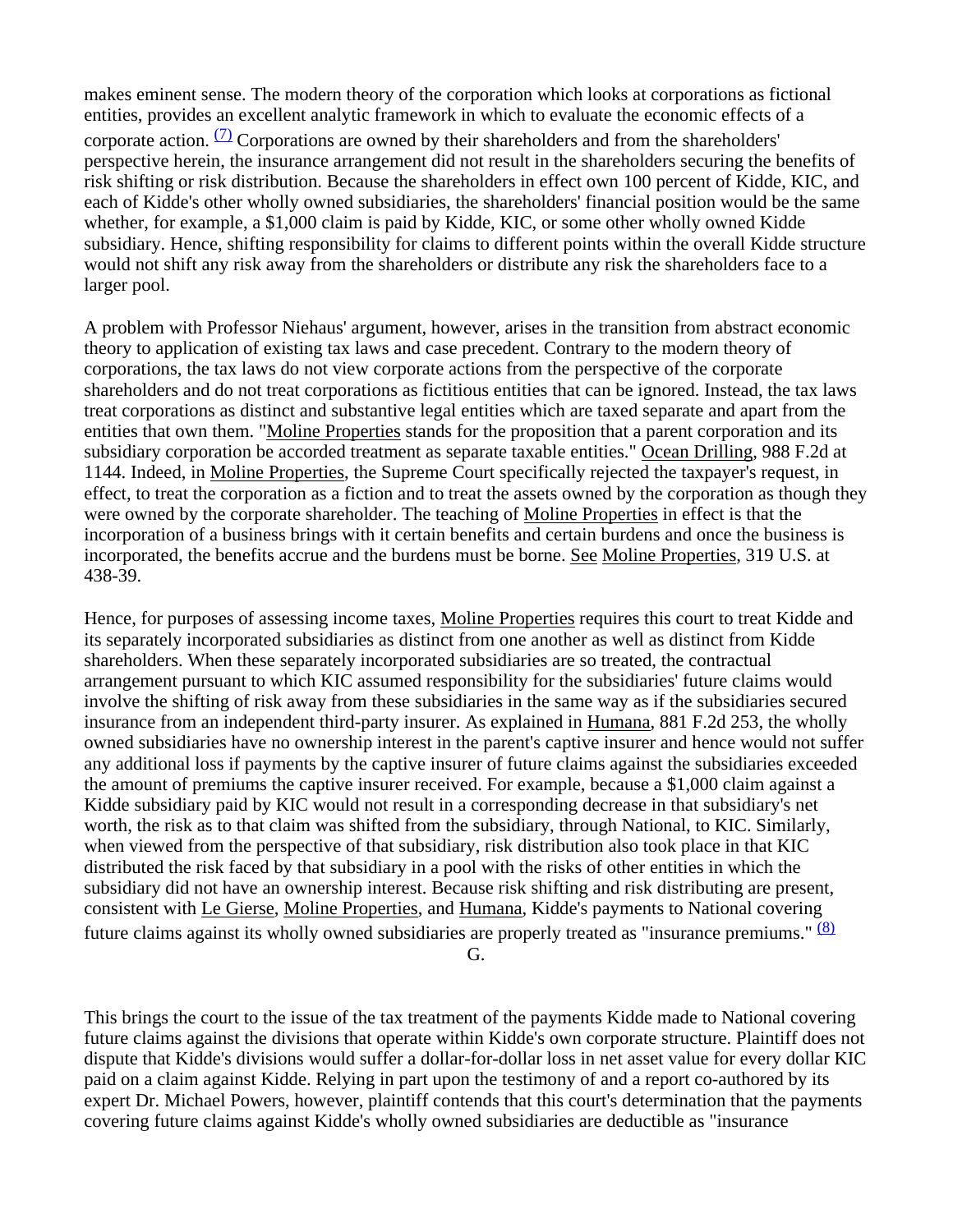premiums" dictates that the court also treat in the same way the payments pertaining to future claims against the divisions that operate within Kidde's structure and not as separate corporate subsidiaries. Plaintiff argues that the court should view the crucial issue to be whether the operation of KIC is properly characterized as the equivalent of a self-insurance reserve for Kidde or rather as a separate viable entity, financially capable of meeting its insurance obligations. Plaintiff then argues that the fact that distinct corporate entities accounted for approximately 60 percent of KIC's business during the tax years in issue is itself sufficient to show that KIC was operating as a viable insurance company and that it is not relevant that these entities were wholly owned subsidiaries of Kidde. In a related argument, plaintiff contends that because the wholly owned subsidiaries had the option to select other insurers, KIC was subject to market forces in its pricing and thus was operating like a traditional insurance company rather than simply as a loss reserve for Kidde.

The problem with plaintiff's argument is that it ignores Ocean Drilling's interpretation of Le Gierse as requiring risk shifting and risk distributing for payments to be classified as "insurance premiums." ("[E] ven if plaintiff and [the captive insurer] are separate entities, if plaintiff retained the risk of the losses against which it insured, plaintiff's premiums amounted to a reserve for losses, and plaintiff would not be entitled to deduct such premiums from taxable income." 988 F.2d at 1150-51.) With respect to risk shifting and risk distribution, as generally noted above, the Federal Circuit in Ocean Drilling defined the relevant risk that is transferred in an insurance relationship as the "variability of loss," *i.e.*, the risk that the amount of the loss suffered will exceed the average or expected amount of loss. Id. at 1151-52. The court then explained the relationship between risk shifting and risk distribution as follows:

Unrelated business operated to reduce the amount of risk to which plaintiff was exposed. When plaintiff purchased insurance from [its captive insurer], plaintiff transferred to [the captive] a certain level of risk or a certain amount of variability of loss. Because [the captive insurer] had unrelated business, this level of risk was not retained by plaintiff, the parent . . . . The considerable amount of unrelated business, approximately 44 and 66 percent during the years in issue, caused a significant reduction in risk. Plaintiff as the parent . . . thus shouldered a level of risk significantly lower than the level of risk that it initially transferred to [the captive insurer]. Consequently, the risk transferred to [the captive] and the risk ultimately borne by plaintiff were not the same, and plaintiff's premiums constituted the transfer of risk.

If the level of risk plaintiff initially had transferred and the level of risk plaintiff ultimately had shouldered were virtually the same, plaintiff's risk effectively would not have transferred. \* \* \* \* \*

Since risk shifting was present, the next question to be addressed is whether risk distribution occurred. Risk distribution involves spreading the risk of loss among policyholders. [The captive insurer] had unrelated business of approximately 44 and 66 percent for the two years at issue. This amount of unrelated business sufficiently spreads risk so as to constitute risk distribution.

Id. at 1152-53.

Hence, the Federal Circuit determined that risk shifting cannot be established simply by showing that the captive insurer was a separate corporation that was legally responsible for claims against the parent. Rather, the court distinguished between two concepts--the level of risk transferred to the captive insurer and the level of risk ultimately shouldered by the parent. If the risk ultimately shouldered by the parent is less than the risk transferred, then the required risk shifting occurred. If the two levels of risk are the same, however, then no risk shifting occurred even though the captive insurer has become legally responsible for the parent's claims. The Federal Circuit rested its position that the parent shifted risk, i.e.,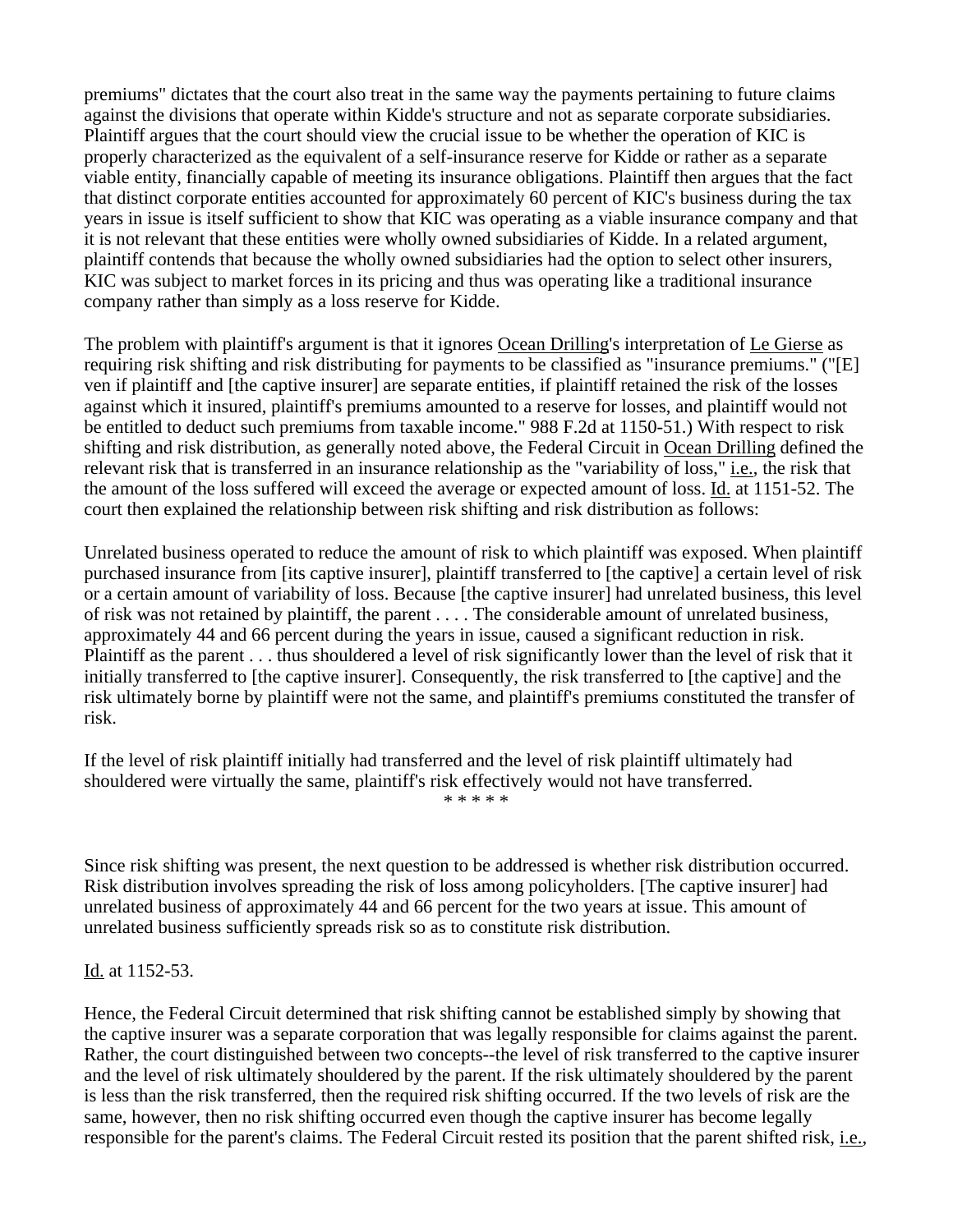shifted the variability of loss, on its conclusion that "[b]ecause [the captive insurer] had unrelated business, [the] level of risk [transferred] was not retained by . . . the parent." Id. at 1152.

In Ocean Drilling, for example, a \$1,000 claim against the parent paid by the captive insurer would result in a \$1,000 decrease in the parent's net assets whether or not the captive insurer also offered insurance to unrelated corporations. The question then becomes how this unrelated business operates to change the variability of loss faced by the parent. The Federal Circuit's answer appears to lie in the parent, through the arrangement involving the captive insurer, placing the risks faced by the parent into a pool with other independently insured risks. As explained above, pursuant to the mathematical law of large numbers, the variability of loss decreases when risks are combined with other independent risks. Hence, from the parent's perspective, when risks faced by the parent become the responsibility of a wholly owned subsidiary, and the subsidiary in turn combines those risks with other independent risks of corporations unrelated to the parent, the net effect is that the parent will shoulder less risk because it has a lower variability of loss than it faced before it entered the arrangement with its subsidiary.

There is no analogous decrease in risk where, as in the instant case, the risks combined by the captive insurer involve essentially only future claims against the parent and its wholly owned subsidiaries. Because the parent owns the subsidiary corporations, its net assets, as reflected on its balance sheet, would decrease dollar for dollar with any loss suffered by any one of those subsidiaries. Hence, herein, prior to entering the agreement that led to KIC assuming responsibility for future claims against Kidde's divisions and subsidiaries, Kidde's risk profile, i.e., the risks that Kidde potentially shouldered, included all claims against itself or any of its wholly owned subsidiaries. Kidde's risk profile did not change after KIC became responsible for these claims. Kidde's net assets would still decrease dollar for dollar with any payment made by KIC and Kidde would not benefit from any decrease in its variability of loss because Kidde did not combine its risk with substantial risks of unrelated business.

Thus, when viewed from the perspective of the parent, when its captive insurer combines the risks of the parent and/or its wholly owned subsidiaries with sufficient unrelated risks from unrelated corporations, the net effect is to decrease the variability of loss and hence, under the analysis of Ocean Drilling, to accomplish some shifting of risk. On the other hand, if the only risks in the pool are essentially those of the parent and its wholly owned subsidiaries, the parent has not changed the variability of loss it faces and hence has not shifted any risk.

This court acknowledges that at first blush it appears inconsistent to classify payments made by Kidde's wholly owned subsidiaries as "insurance premiums" and not to classify payments made by Kidde's divisions in the same way when KIC appears to have provided the same services to both. But as interpreted in Ocean Drilling, Le Gierse requires risk shifting and risk distributing for a relationship to involve insurance. Because, as explained above, Kidde did not shift any risk to KIC, the premiums it paid amounted merely to a reserve fund to pay future claims. The wholly owned subsidiaries, on the other hand, did shift risk to KIC. Thus, although viewing the arrangement from KIC's perspective may suggest that KIC was performing the same functions for Kidde and its subsidiaries, when viewed from the perspectives of Kidde and the other subsidiaries, the entities whose tax responsibility is under inquiry here, KIC was not performing the same functions. The subsidiaries were utilizing KIC to shift risk but Kidde was not.

This split result also is consistent with Moline Properties. Moline Properties requires the court to treat each corporation as a distinct taxable entity. This court achieves that end by making tax determinations based on the perspective of the corporations involved. As described above, from Kidde's perspective, the purported insurance relationship between Kidde and KIC covering Kidde's divisions did not produce risk shifting or risk distribution. From the perspective of the separately incorporated subsidiaries, their payments did produce risk shifting and risk distribution.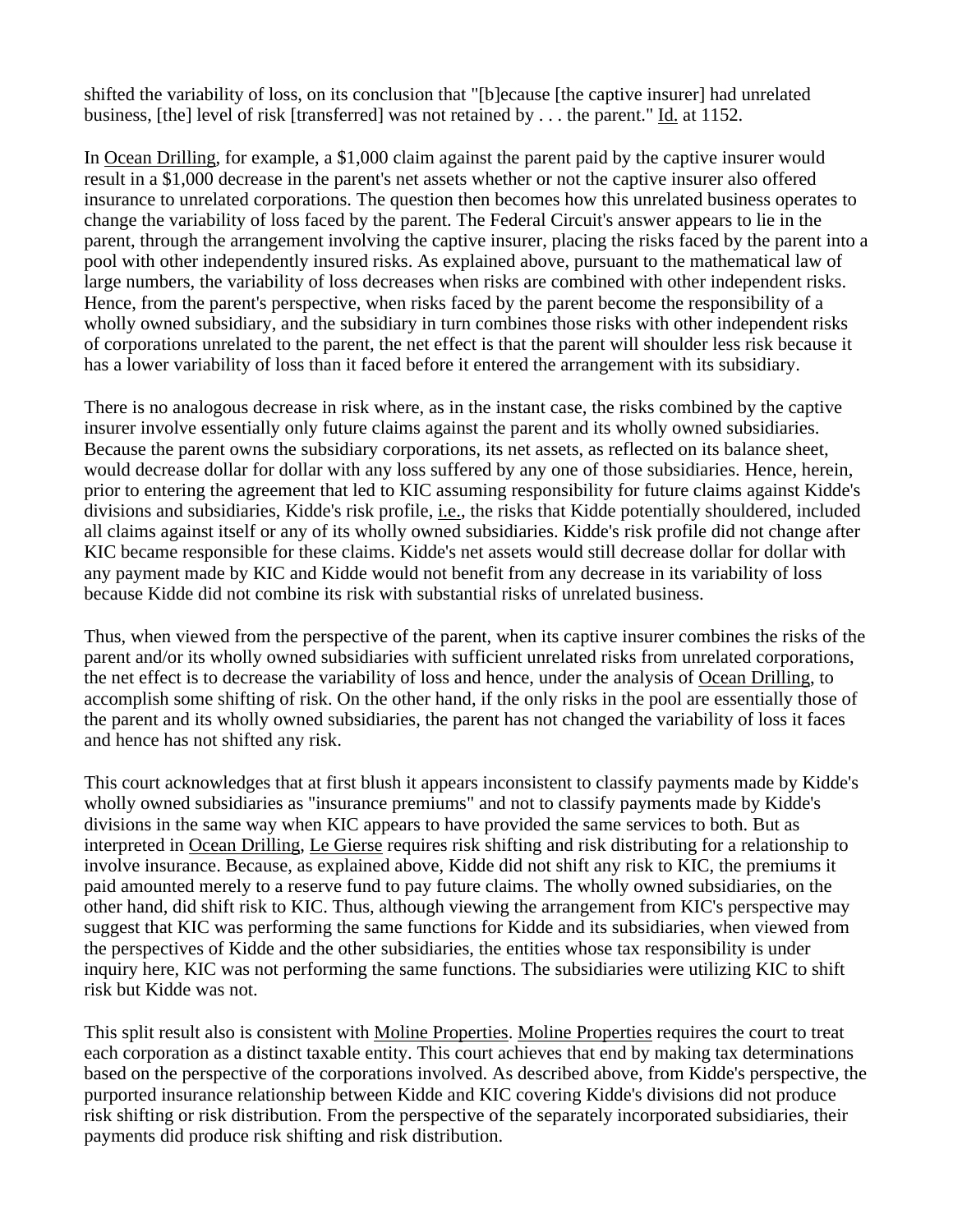Next, plaintiff presents two alternative arguments to support its position that Kidde achieved risk shifting and risk distribution. First, plaintiff notes that unlike the parent in Humana, Kidde made its payments to an independent third-party insurer, National, rather than to its captive insurer. This difference is compelling, plaintiff argues, because if Kidde transferred responsibility for future claims to National rather than KIC, then risk shifting occurred because National was a separate corporation in which Kidde had no ownership interest.

As generally described above, however, National's willingness to provide insurance to Kidde and its subsidiaries was conditioned upon National reinsuring a portion of that liability with KIC. From the beginning, the parties understood that KIC, rather than National, would be responsible for these claims and that Kidde's payments relating to such coverage would be ceded to KIC. In this regard, as described above, by June 1, 1978, both parties were convinced that KIC's assets were sufficient to provide such coverage without a parental guarantee. In addition, the IRS, in effect, considered the extent to which National maintained ultimate liability for the claims when it determined the amount of Kidde's payments that would be classified as insurance premiums. When determining the appropriate amount to cede to KIC for reinsurance, National would have factored into its calculations any possibility that KIC would not be able to meet its contractual burdens and would have withheld, *i.e.*, not ceded, an appropriate amount to account for that risk. Because the entire amount of Kidde's payments that National retained were classified as insurance premiums, Kidde did receive a deduction for payments that correspond to National's maintaining ultimate responsibility for future claims.

Plaintiff's final argument rests on KIC having entered into reinsurance agreements subsequent to 1980 with third parties not related to Kidde. Plaintiff contends that it was predictable during the period in issue here that certain claims against Kidde that arose during that time would not have been reported and paid until 1981 or thereafter. For such claims, plaintiff argues, risk shifting and risk distribution are present because by the time the claims were resolved, KIC had entered reinsurance agreements with unrelated third parties and hence those claims ultimately were pooled with claims against unrelated corporations. But assuming that the pooling of claims in later years can be used to demonstrate the required risk shifting and risk distributing in earlier years, plaintiff has failed to demonstrate the precise amount of those claims that remained unresolved after 1980. Hence, plaintiff has not established that any risk shifting that did occur in later years was sufficient to warrant classifying all or any specific portion of the payments in issue as insurance premiums. In any event, it would not be appropriate, when assessing whether the payments in issue involved risk shifting and risk distributing, to rely upon third parties that purchased reinsurance from KIC for the first time after 1980. Assuming that it was apparent in 1978 that certain claims against Kidde would remain unresolved in 1980, it was not similarly predictable that by 1981 or any time thereafter KIC would enter into significant insurance relationships with unrelated third parties. Hence, it was not possible at the close of tax year 1978 to conclude that Kidde's arrangement covering claims arising during that year would shift and distribute risk to any significant extent.

VII.

A.

Turning next to the issue of WIN credits, in Count IV of its amended complaint, plaintiff seeks refunds for tax years 1977 and 1978 based on the WIN tax credit program Congress designed to encourage private firms to offer employment to individuals receiving public assistance. The WIN program granted employers tax credits to defray some of the employment expenses during the first two years of the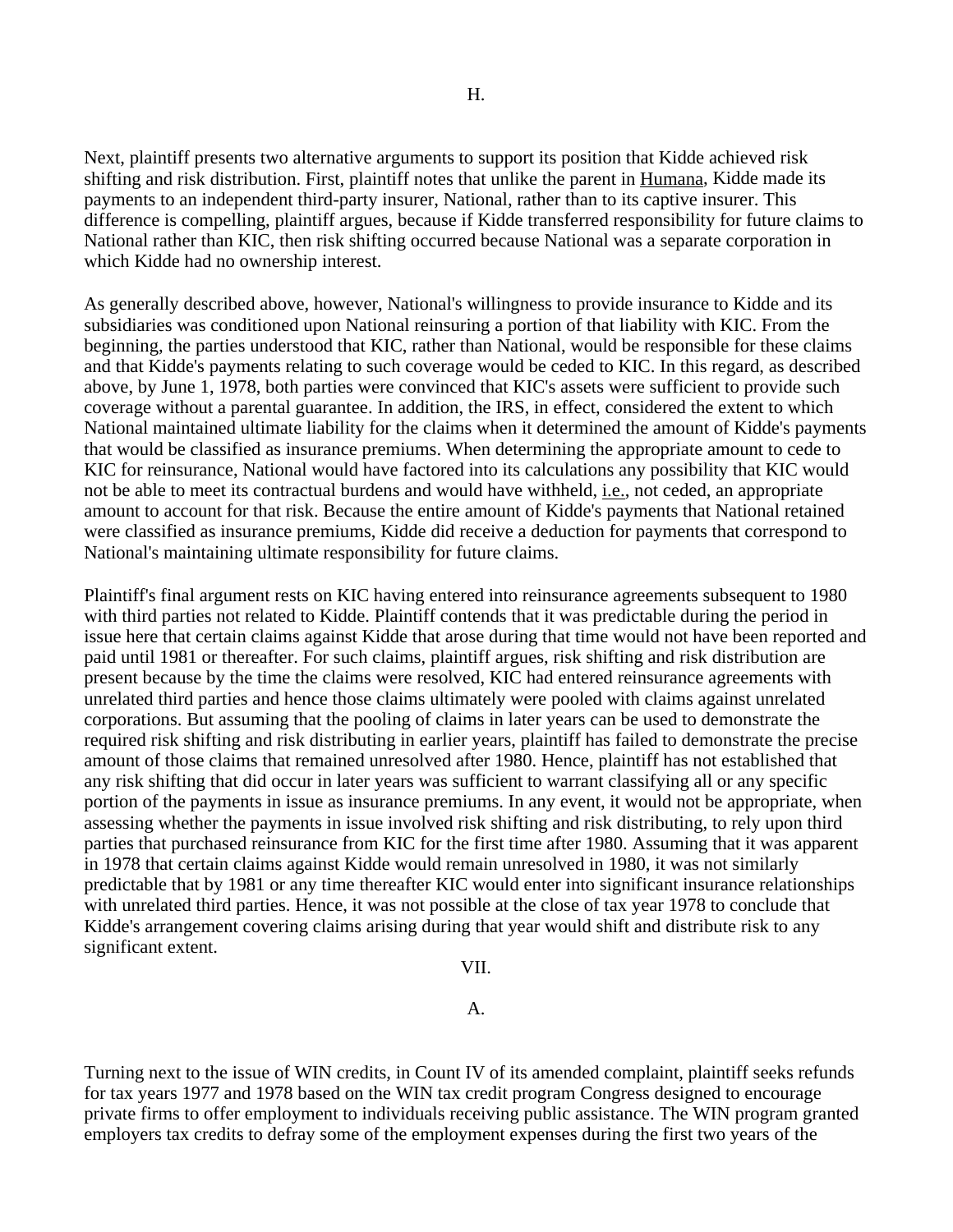eligible individuals' employment. See I.R.C. §§ 50A and B (1954). To be eligible for the tax credit, the WIN program required an employer to secure from an appropriate federal, state, or local agency a certification that, at the time the employee was hired, the employee had been receiving public assistance or was in a work incentive program. I.R.C. § 50B(h)(1)(A). As originally drafted, the controlling statute did not specifically address the timing of the certification, i.e., whether the employer had to obtain the certification prior to hiring the employee. Id.

In 1981, Congress enacted the Economic Recovery Tax Act of 1981 (the ERTA), Pub. L. No. 97-34, § 261, 95 Stat. 172, which, effective for tax years beginning after December 31, 1981, merged the WIN tax credit program into the "targeted jobs" tax credit provision set forth in I.R.C. § 51. The ERTA allowed tax credits for hiring members of certain targeted groups of economically disadvantaged individuals, including those in the WIN program. The ERTA maintained the requirement of a certification but clarified the timing requirement for such certification. An employer could receive a tax credit for hiring only if, "on or before the day [the] individual begins work," the employer had requested a certification in writing or had already received such certification. I.R.C. §  $51(d)(16)(A)$ . This timing requirement generally would have the effect of rendering the tax credit available only to employers who at the time of hiring were aware of an individual's status as a public assistance recipient.

The ERTA did not address the rules governing certification for tax years commencing prior to December 31, 1981, i.e., it did not indicate whether the certification timing requirements therein served to clarify or modify the prior controlling law applicable for WIN credits. Not unexpectedly, given this ambiguity employers filed claims with the IRS seeking WIN credits for tax years prior to 1982 based on certifications requested and secured after employment had begun. In General Counsel Memorandum (GCM) 39604, dated February 26, 1987, an abstract of which was published on March 10, 1987, the IRS took the position that WIN tax credits could not be secured based on such post-hiring certifications. The IRS General Counsel stated: "We believe that unless an employee was certified by the appropriate agency before he was hired, he was not an eligible individual . . . ."

In Lucky Stores, Inc. v. Commissioner, 92 T.C. 1151 (1989), the Tax Court disagreed with the General Counsel's interpretation and concluded that for tax years prior to the effective date of the 1981 ERTA amendments, a certification secured after hiring was sufficient to support a tax credit. Partially in response to the Lucky Stores decision, Congress addressed the timing requirements for the certification for pre-1982 tax years in the Omnibus Budget Reconciliation Act of 1989 (the 1989 Act), Pub. L. No. 101-239, 103 Stat. 2106, 2381. The 1989 Act, in Section 7644(a), provided that for tax years prior to 1982, tax credits are available only for an employee "who has been certified (or for whom a written request for certification has been made) on or before the day the individual began work for the taxpayer by the Secretary of Labor or by the appropriate agency of State or local government." In Section 7644 (b), however, the 1989 Act went on to provide that this timing requirement is made effective only "for purposes of credits first claimed after March 11, 1987." Hence, in 1989, Congress determined to address the certification requirement for pre-1982 tax years on a retroactive basis. In the context of Tax Court precedent that permitted an employer to rely upon post-hiring certifications to support a WIN tax credit for tax years prior to 1982, Congress adopted a law that retroactively disallowed such post-hiring certifications where an employer did not "first claim" the tax credit until after March 11, 1987," i.e., after the GCM was first published.

Congress eliminated the pertinent tax credit in 1984. Pub. L. No. 98-369, 98 Stat. 833. Prior thereto, Kidde had hired numerous individuals on public assistance. Kidde was aware that some were eligible for WIN tax credits at the time they were hired. Before these individuals began work, Kidde obtained the requisite certification and received WIN tax credits for these employees. Kidde did not discover,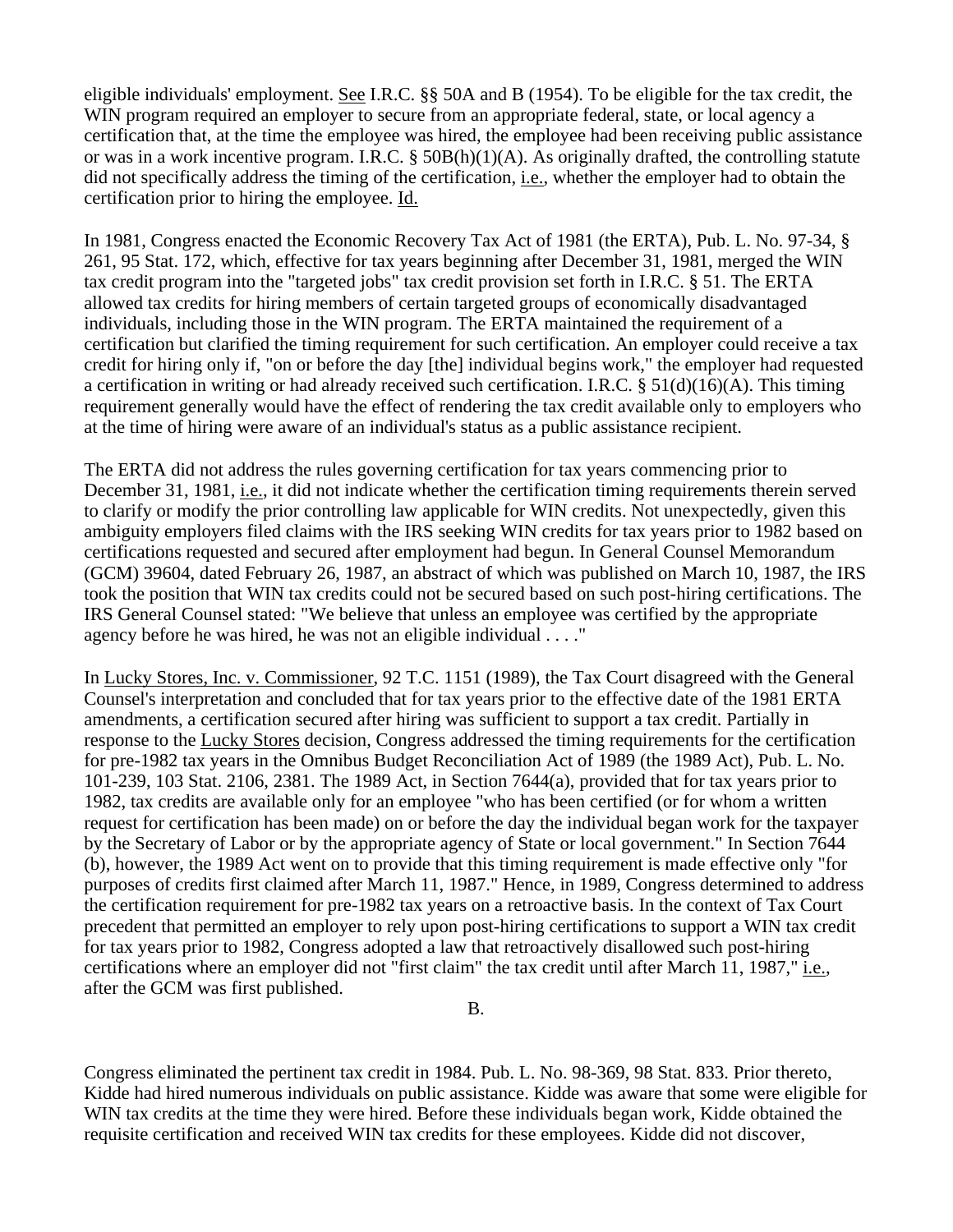however, until years later, that certain other employees had been on public assistance at the time they were hired.

In May 1985, Kidde received a proposal from a consulting firm, SRC Services, Inc. (SRC), to conduct a WIN tax credit study for Kidde. The proposal ultimately matured into a contract pursuant to which SRC, in exchange for a contingent fee, would search employment lists and public records to assess and secure the requisite certification for eligible employees hired by Kidde between September 26, 1978, and December 31, 1981. Plaintiff bases its claim for a refund in Count IV on SRC's work. Kidde seeks tax credits for employees it hired during tax years 1980 and 1981 with respect to whom Kidde had not sought or received certifications until years after their hiring. The availability of tax credits for these employees during tax years 1980 and 1981 is relevant to tax years 1977 and 1978 because Kidde suffered losses during tax years 1980 and 1981 and under the applicable carry-back procedure, I.R.C. § 50A(b)(1) (1954), any additional WIN credits granted for tax years 1980 and 1981 could be rolled back and applied to tax years 1977 and 1978.

Defendant does not dispute that certain Kidde employees had been receiving public assistance at the time they were hired and that Kidde potentially could have claimed WIN tax credits for these employees. Defendant's argument instead focuses on the fact that Kidde did not request or secure the requisite certifications until years after the employees were hired. Defendant contends that Kidde "first claimed" the credits after March 11, 1987, and hence, pursuant to the 1989 Act, cannot rely upon posthiring certifications to obtain WIN credits.

C.

On March 12, 1987, one day after the statutory cut-off date retroactively adopted in the 1989 Act, plaintiff filed Forms 1120X requesting refunds for tax years 1977 and 1978 based on the disputed WIN tax credits. Defendant takes the position that in applying the 1989 Act, the filing date of Form 1120X is the date on which the tax credit claim is "first filed" and hence, Kidde is not entitled to the disputed WIN credits. Plaintiff responds that although Kidde did not formally file its refund claim until March 12, 1987, it had advised the IRS prior to that date that Kidde was seeking the WIN tax credits in issue and had supplied the IRS with documentation showing its entitlement to the credits. Relying upon a doctrine established in case law that is known as the informal claim doctrine, plaintiff contends that under these circumstances, Kidde should be deemed to have "first filed" its claim prior to the March 11, 1987, deadline.

The informal claim doctrine has been applied in certain situations where, prior to expiration of the applicable statute of limitations for seeking a credit or refund, a taxpayer places the IRS on notice that the taxpayer believes that he or she is entitled to a refund but does not file a formal claim requesting such refund until after the expiration of the applicable statute of limitations. In United States v. Kales, 314 U.S. 186, 194 (1941), the Supreme Court explained the informal claim doctrine follows:

This Court, applying the statute and regulations, has often held that a notice fairly advising the Commissioner of the nature of the taxpayer's claim, which the Commissioner could reject because too general or because it does not comply with formal requirements of the statute and regulations, will nevertheless be treated as a claim, where formal defects and lack of specificity have been remedied by amendment filed after the lapse of the statutory period.

Courts assess whether a taxpayer has satisfied the requirements for an informal claim on a case-by-case basis and consider the totality of the facts presented. See American Radiator & Standard Sanitary Corp. v. United States, 162 Ct. Cl. 106, 114, 318 F.2d 915, 920 (1963); Newton v. United States, 143 Ct. Cl. 293, 300 (1958). In Newton, 143 Ct. Cl. at 300, the court explained that "[t]he basic underlying principle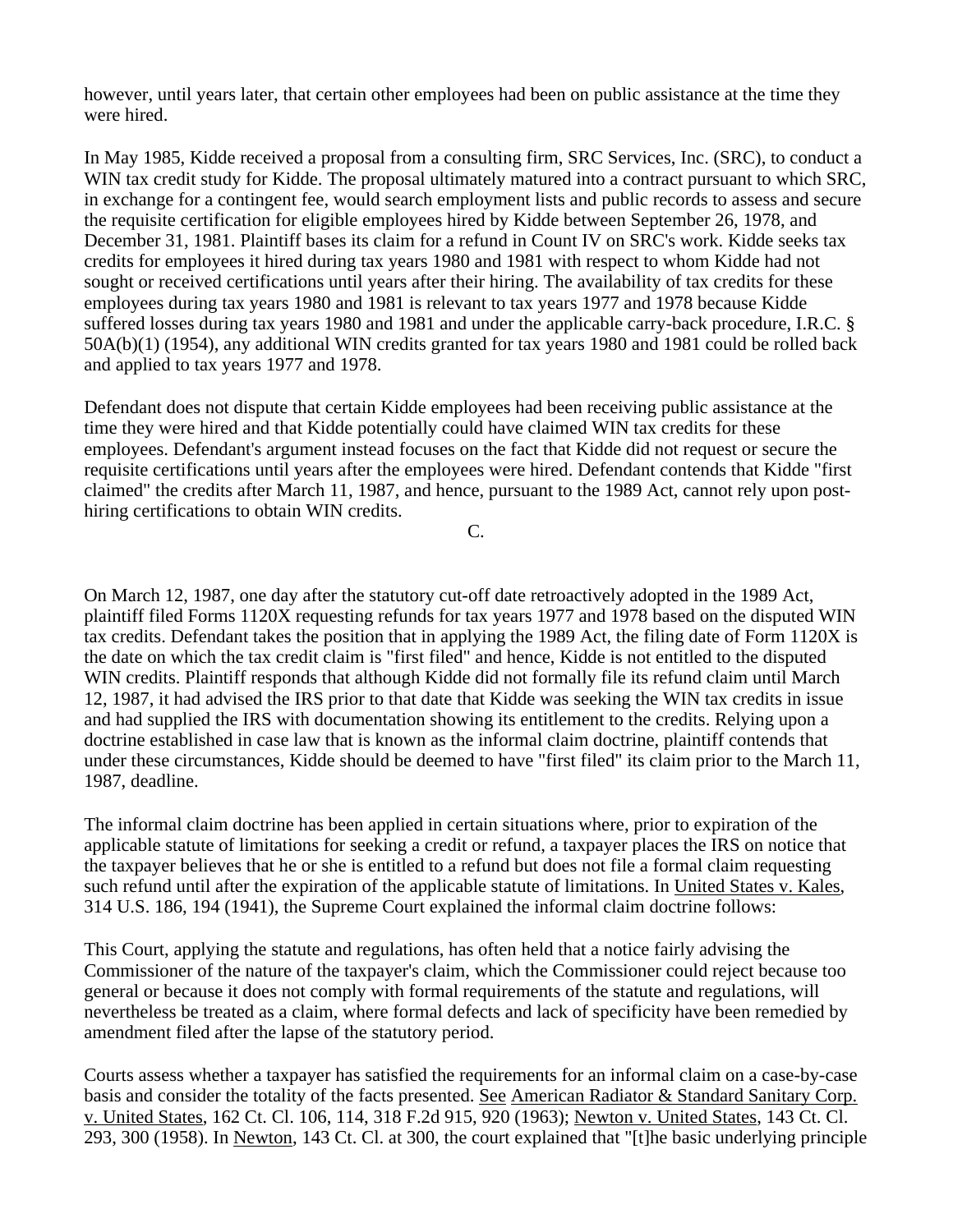[of an informal claim] is the necessity to put the [IRS] on notice of what the taxpayer is claiming and that he is in fact making a claim for refund." In American Radiator, the court maintained this focus on the adequacy of the notice to the IRS, as follows:

Informal refund claims have long been held valid. But they must have a written component, and should adequately apprise the [IRS] that a refund is sought and for certain years. It is not enough that the [IRS] have in its possession information from which it might deduce that the taxpayer is entitled to, or might desire, a refund; nor is it sufficient that a claim involving the same ground has been filed for another year or by a different taxpayer. On the other hand, the writing should not be given a crabbed or literal reading, ignoring all the surrounding circumstances which give it body and content. The focus is on the claim as a whole, not merely the written component. In addition to the writing and some form of request for a refund, the only essential is that there be made available sufficient information as to the tax and the year to enable the [IRS] to commence, if it wishes, an examination into the claim.

162 Ct. Cl. at 113-14, 318 F.2d at 920 (citations omitted).

Plaintiff argues that the informal claim doctrine should be available when applying the March 11, 1987, deadline set forth in the 1989 Act, that plaintiff has satisfied all of the requirements to demonstrate that Kidde submitted an informal claim prior to March 12, 1987, and hence, that the court should treat Kidde's claim as timely filed and allow plaintiff to rely upon post-hiring certifications.

D.

Plaintiff bases its contention that Kidde filed an informal claim prior to March 12, 1987, on interactions between an IRS auditor, Seymour Alexander, and two employees in Kidde's tax department, Robert Neumann and his supervisor, Francis Lloyd. Alexander was team auditor in charge of auditing Kidde's returns for tax years 1983 and 1984. During 1986 and 1987, Alexander spent three to four days per week at Kidde's headquarters in an office near Neumann's office. Neumann and Alexander maintained a cordial, cooperative relationship and communicated frequently. Neumann considered it inconsistent with their cooperative relationship for Kidde to file a formal claim with the IRS without first advising Alexander of the basis of the claim and attempting to resolve the matter on an informal basis. Indeed, on prior occasions, Alexander and Neumann had discussed and resolved issues in Kidde's favor without Kidde having to file a formal claim. Consistent with their relationship, during one of their frequent meetings, Neumann informed Alexander that SRC was performing work for Kidde related to WIN tax credits and that Kidde likely would file a WIN tax credit claim based on that work. Thereafter, on approximately July 31, 1986, Kidde received from SRC black binders containing lists of Kidde employees hired while on public assistance, broken down by subsidiary or division and year of hiring, and certifications from public assistance agencies of these employees' eligibility for WIN tax credits. During the fall of 1986, Neumann presented these black binders to Alexander along with a summary spread sheet and briefly discussed with Alexander Kidde's contentions. Alexander informed Neumann that he had responsibility within the IRS for the claimed WIN tax credits for tax year 1983 but not the other tax years covered in the binders. (Kidde had filed an appeal and protest to notices issued by the IRS of a proposed deficiency covering those other years and the appeals and protests were being handled by the IRS appeals office.) Based on his discussions with Neumann, Alexander understood that Kidde believed that it was entitled to WIN credits for the employees identified in the black binders in the total amounts set forth in the summary spread sheet, and that the information in the binders substantiated Kidde's entitlement to those credits.

Alexander thereafter reviewed the material in the black binders applicable to tax year 1983 in sufficient detail and concluded that the binders provided information adequate to assess the validity of the claim for that year. As to the other tax years, Alexander reviewed the material only briefly and not in sufficient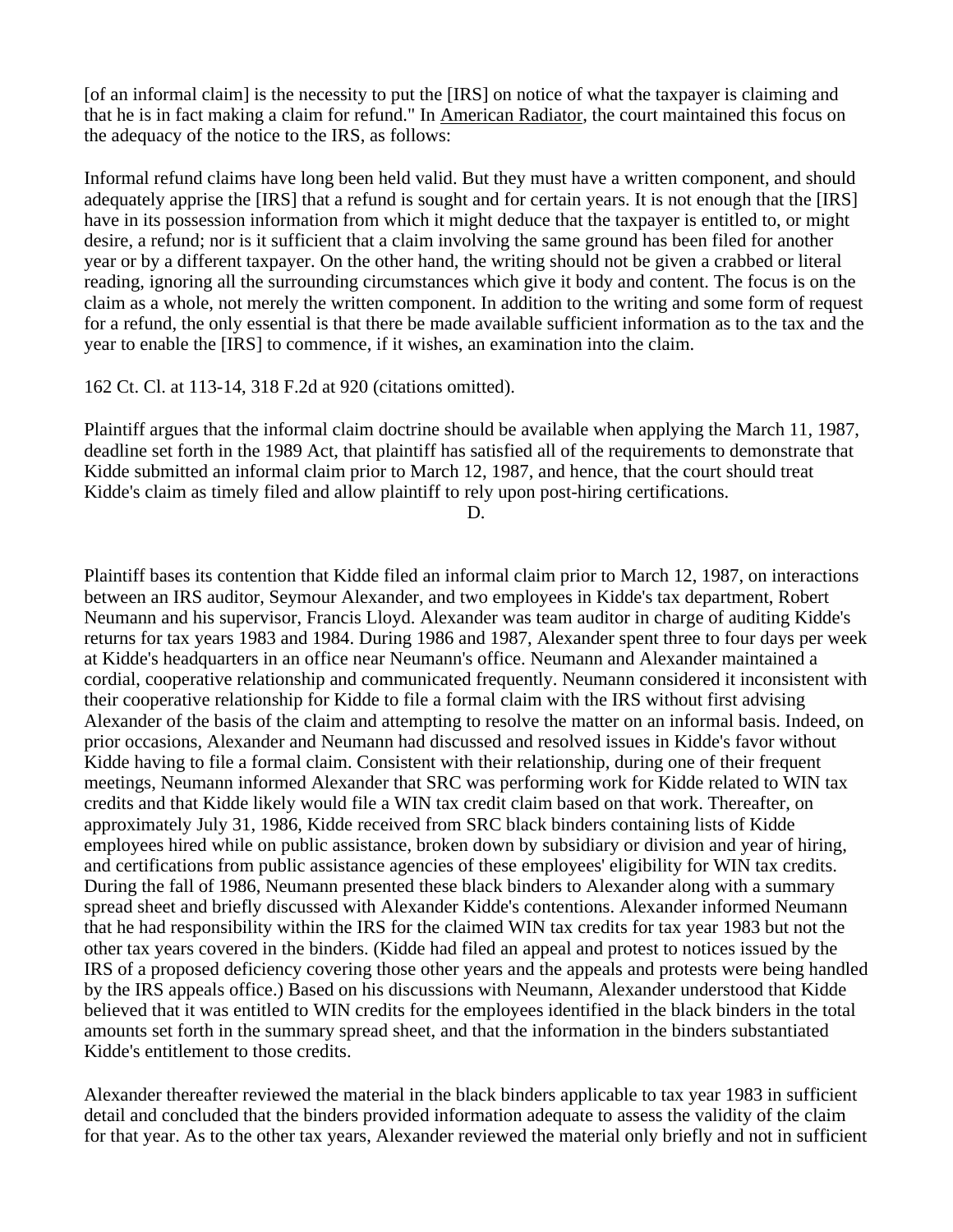detail to come to a final conclusion that the information supplied supported the entire amount sought in the claim. Alexander testified at trial, in effect, that he interpreted Kidde's actions as constituting an informal claim for tax year 1983 but that he could not address that claim on the merits because he was awaiting policy guidelines from the IRS concerning the adequacy of certifications, such as those contained in the black binders, that were first obtained after the employees were hired. That guidance ultimately came in the form of the GCM described above which disallowed such retroactive certification.

E.

In evaluating plaintiff's contention that Kidde "first claimed" the WIN credits for tax years 1977 and 1978 prior to March 12, 1987, it is necessary initially to determine whether the informal claim doctrine applies when assessing the date on which a WIN tax credit is

"first claimed" under Section 7644(b) of the 1989 Act, and then, if it does, whether Kidde satisfied the requirements for application of that doctrine.

Turning first to the issue of the applicability of the informal claim doctrine to Section 7644(b), the pertinent issue in cases in which courts have invoked the informal claim doctrine is the date on which the taxpayer filed its "claim" seeking a refund. For example, the statute of limitations contained in I.R.C. § 6511(a) provides as follows:

Claim for credit or refund of an overpayment of any tax imposed by this title in respect of which the taxpayer is required to file a return shall be filed by the taxpayer within 3 years from the time the return was filed or 2 years from the time the tax was paid, whichever of such periods expires the later . . . .

(Emphasis added.) Statutes of limitations established by Congress for suits against the United States are conditions of Congress' waiver of sovereign immunity and may not be extended by the courts. See Block v. North Dakota, 461 U.S. 273, 287 (1983). Hence, in applying Section 6511(a), the central issue is whether the taxpayer filed its "claim" before or after the end of the applicable two- or three-year statutory period. Although the courts may not extend a statute of limitations period, the courts have responsibility to resolve disputes as to the date on which a claim was filed for purposes of applying that limitation. It is in connection with this function that the courts have employed the informal claim doctrine. Courts have concluded that a request for a refund made within the statutory period that does not comply with all of the formal requirements for a "claim" set forth in IRS regulations,  $\frac{(9)}{9}$  nevertheless constitutes a timely filed "claim for . . . refund" if all of the requirements described above for invocation of the informal claim doctrine are present.

The court's application of the relevant language in Section 7644(b) of the 1989 Act, *i.e.*, "first claimed after March 11, 1987," requires essentially the same focus as the court's inquiry under Section 6511(a) in that in both cases the court must assess whether the taxpayer submitted an adequate "claim" prior to the critical date specified in the statute. Ordinarily, when the identical word is used in two related statutes, such as the word "claim" in Sections 6511(a) and 7644(b), courts will give the word the same meaning when interpreting both statutes. Commissioner v. Lundy, 516 U.S. 235, 116 S. Ct. 647, 655 (1996); Sullivan v. Stroop, 496 U.S. 478, 484 (1990). Hence, absent some compelling reason suggesting a contrary approach, the prerequisites for filing a "claim" under Section 6511(a) should be the same as the prerequisites for filing a "claim" under Section 7644(b). In other words, to the extent that certain actions, although "informal," are deemed sufficient to constitute a "claim" within the definition provided in Section 6511(a), those same actions ordinarily would fall within the definition of the word "claim" in Section 7644(b).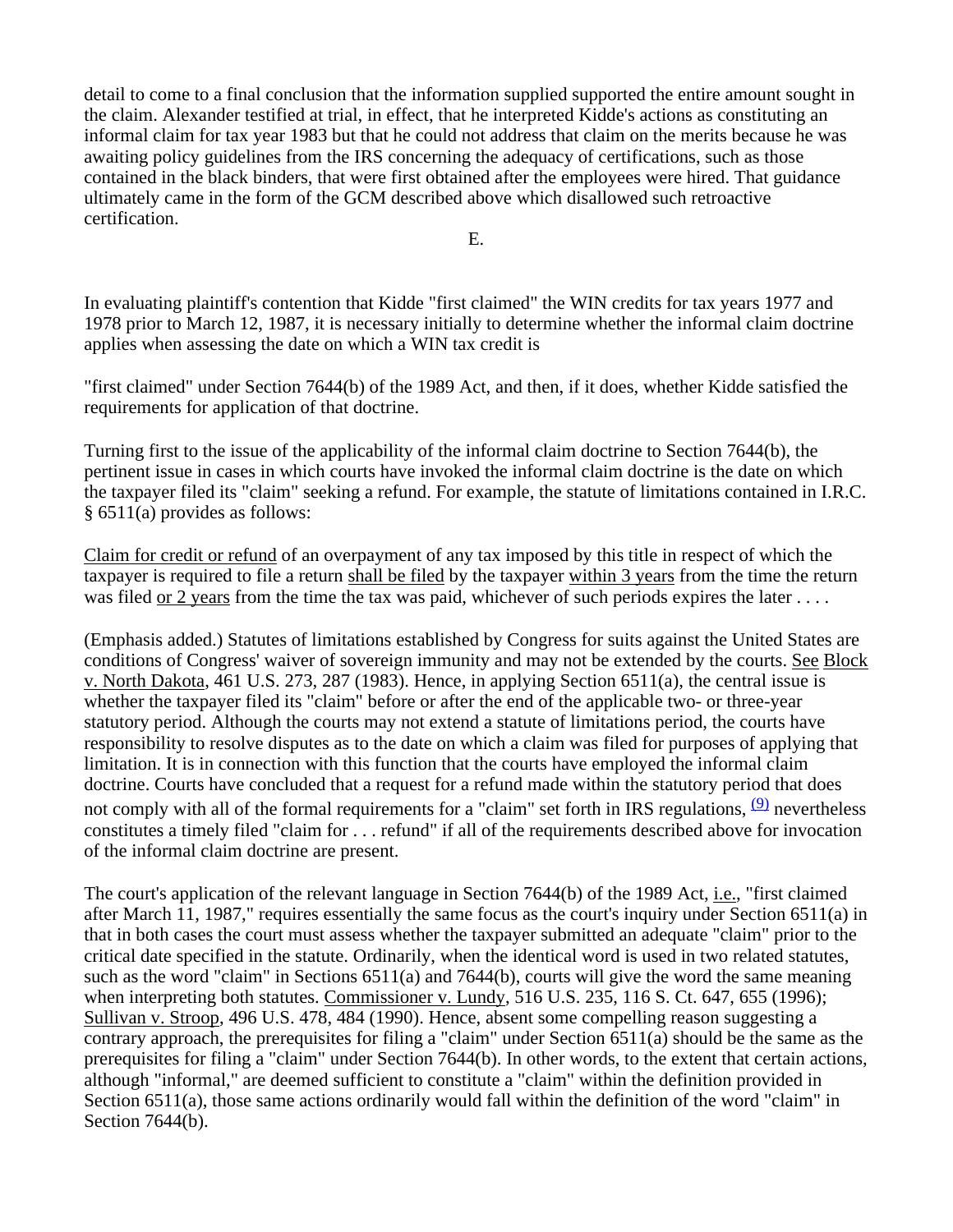In its post-trial brief, defendant expressly acknowledges that precedent addressing the informal claim doctrine is not inapplicable to Section 7644(b) and that "there is no legal authority for construing the word 'claim' differently in the context of the WIN credit provisions and the statute of limitations provisions." In addition, defendant does not cite any language in the 1989 Act that suggests that Congress intended to exclude informal claims when applying Section 7644(b). Rather, defendant argues that application of the informal claim doctrine in many of the decided cases rests on concepts of equity and fairness and that these concepts do not apply herein. Defendant argues that Congress enacted Section 7644 of the 1989 Act to end an unintended and inequitable tax giveaway in that employers were receiving an incentive (i.e., a credit) for hiring individuals on public assistance when at the time of hiring, the employers did not even know that the individuals were receiving such assistance.

But in Section 7644, Congress expressly decided not to preclude the use of post-hiring certifications for all previously filed WIN tax credit claims. Quite to the contrary, except in situations where the taxpayer "first claimed" the tax credits after March 11, 1987, Congress left undisturbed the Tax Court's Lucky Stores decision which allowed the taxpayer to rely on post-hiring certifications. The only evidence presented by the parties as to Congress' selection of March 11, 1987, as the cut-off date and Congress' view of the equities involved in that selection is the following statement made by Chairman Rostenkowski when introducing the bill that ultimately evolved into Section 7644:

The requirement that certification be requested on or before the date the employee commenced work with the employer is applied only to credits first claimed after March 11, 1987, because the position of the Internal Revenue Service was not publicly known until the publication of GCM 39604 on that date. Taxpayers who claimed the credit on or before March 11, 1987, were acting in reliance on the availability of the credit for workers for whom certification was requested at a later time. Taxpayers who first claimed the credit after March 11, 1987, were put on notice by publication of the GCM, and cannot claim to have acted in such reliance.

The bill I am introducing today upholds the principle that retroactive certification is an inefficient use of a tax credit, yet in fairness to taxpayers who acted in reliance on the availability of the WIN credit, applies this principle only to those taxpayers who have received adequate notice of its application.

This statement supports the conclusion that Congress decided that equity and fairness dictated in favor of allowing taxpayers to rely upon post-hiring certifications when those taxpayers had relied upon the retroactive availability of WIN credits and submitted a claim prior to the publication of the GCM. Herein, Kidde certainly relied upon the availability of WIN credits when it entered its contract with SRC and submitted SRC's work product to the IRS and indicated its entitlement to a refund prior to publication of the GCM. Moreover, Chairman Rostenkowski's statement says nothing at all about the issue of when a claim should be deemed to have been submitted and certainly does not specify that he intended the word "claim" in his bill to have a different meaning than the word "claim" in Section 6511 (a). Nor does Chairman Rostenkowski's statement suggest that he had concluded that it would be equitable and fair to refuse to grant a WIN credit to a taxpayer that had presented its request for a credit and refund to the IRS prior to March 12, 1987, simply because the taxpayer had failed to satisfy the formality requirements of IRS regulations.

Thus, based on the wording of Section 7644(b) and a review of the authorities presented by the parties, the court concludes that the informal claim doctrine applies to a determination as to when a WIN credit was "first claimed" under Section 7644(b).

This brings the court to the last issue under Count IV, which is whether Kidde has satisfied all of the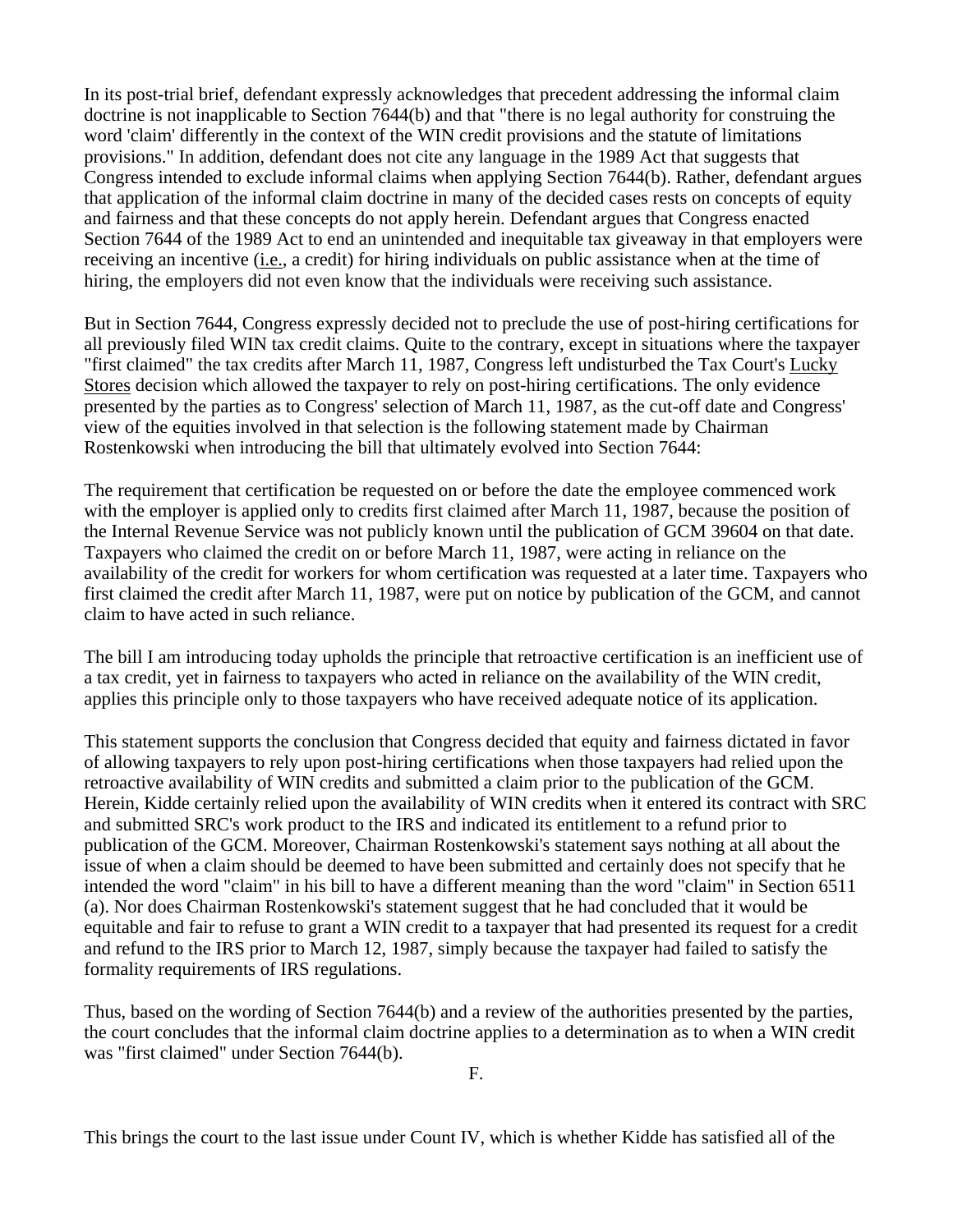requirements set forth in controlling precedent for application of the informal claim doctrine. The court concludes that it has. As described above, prior to submission of its formal claim on March 12, 1987, Kidde had given the IRS clear notice of the nature of its WIN credit claims. Based on Neumann's presentation of the black binders and summary spread sheet and related conversations with Neumann, Alexander understood that Kidde was contending that it was entitled to a WIN tax credit for tax years 1980 and 1981 and Alexander understood the basis for that claim. The black binders and summary spread sheet certainly satisfy the requirement for a written component to an informal claim. The binders contained sufficient information upon which the IRS could base an investigation into the merits of Kidde's WIN credit claim and the summary spread sheet sets forth the total amount of tax credit claimed in each tax year.  $(10)$ 

The conclusion that plaintiff had presented an adequate informal claim is not undermined by plaintiff's intent at the time plaintiff gave notice and submitted the black binders and summary to Alexander, to file, if necessary to secure a credit, a formal claim prior to the expiration of the applicable statute of limitations. Under controlling precedent, such intent to later file a formal claim is not material where, in presenting the informal claim, the taxpayer put the IRS on notice that the taxpayer believed that a refund was due. See, e.g., Kales, 314 U.S. at 191 (characterizing as an informal claim the taxpayer's letter which protested the Commissioner's attempt to revalue the stock and asserted that the taxpayer "will claim the right to a refund if for any reason a revaluation [of the stock] shall be had"); American Radiator, 162 Ct. Cl. at 116, 318 F.2d at 921 (finding an informal claim existed even though the auditor to whom the taxpayer had presented the informal claim was under the impression that "formal refund claims would be filed and that he would consider them").

Nor is the existence of an informal claim negated by the failure of the black binders and summary spread sheet to advise Alexander that the WIN credits earned in 1980 and 1981 would be carried back to and claimed for tax years 1977 and 1978. After submission of the binders and spread sheet but prior to March 12, 1987, Neumann had given Alexander a separate worksheet showing the various credits Kidde claimed and how they would be carried back. Hence, the IRS was on notice as to the tax years affected. Moreover, in American Radiator, 162 Ct. Cl. 106, 318 F.2d 915, the court applied the informal claim doctrine where the written component consisting of notations on the taxpayer's 1949 tax return concerning the excess cost of replacement inventory purchased in that year did not specify the tax year for which a refund would result. The years were not identified until the formal claim was filed. The court concluded that in light of the auditing agent's detailed knowledge of the source and size of the claim, "plaintiff was not required, for this informal claim for refunds all of one type, to match particular amounts to particular years." Id. at 116, 318 F.2d at 921.  $(11)$  Herein, Alexander had detailed knowledge of the source and size of the claim.

The fact that the IRS appeals division rather than Alexander had authority within the IRS over the claims for tax years 1977 and 1978 also is not inconsistent with the existence of an informal claim. It is not necessary for a taxpayer to direct the information that constitutes an informal claim to the precise IRS official who will consider that claim. See Night Hawk Leasing Co. v. United States, 84 Ct. Cl. 596, 18 F. Supp. 938, 941 (1937) (a taxpayer's notations on the backside of two checks protesting payment constitute informal claims even though the checks were presented to the Collector of Internal Revenue and the Commissioner never saw them); Wall Industries, Inc. v. United States, 10 Cl. Ct. 82, 101 (1986) (applying the informal claim doctrine even though the auditor to whom the taxpayer provided the information might not be the auditor who would process the formal claim). Indeed, the auditor in the IRS appeals office responsible for the tax years in issue testified that had Kidde submitted the black binders to him, the appeals division would have sent the materials to Alexander or a similar auditor for review. Given Alexander's general responsibilities within the IRS, Neumann's interactions with Alexander were sufficient to put the IRS on notice of the pertinent claim.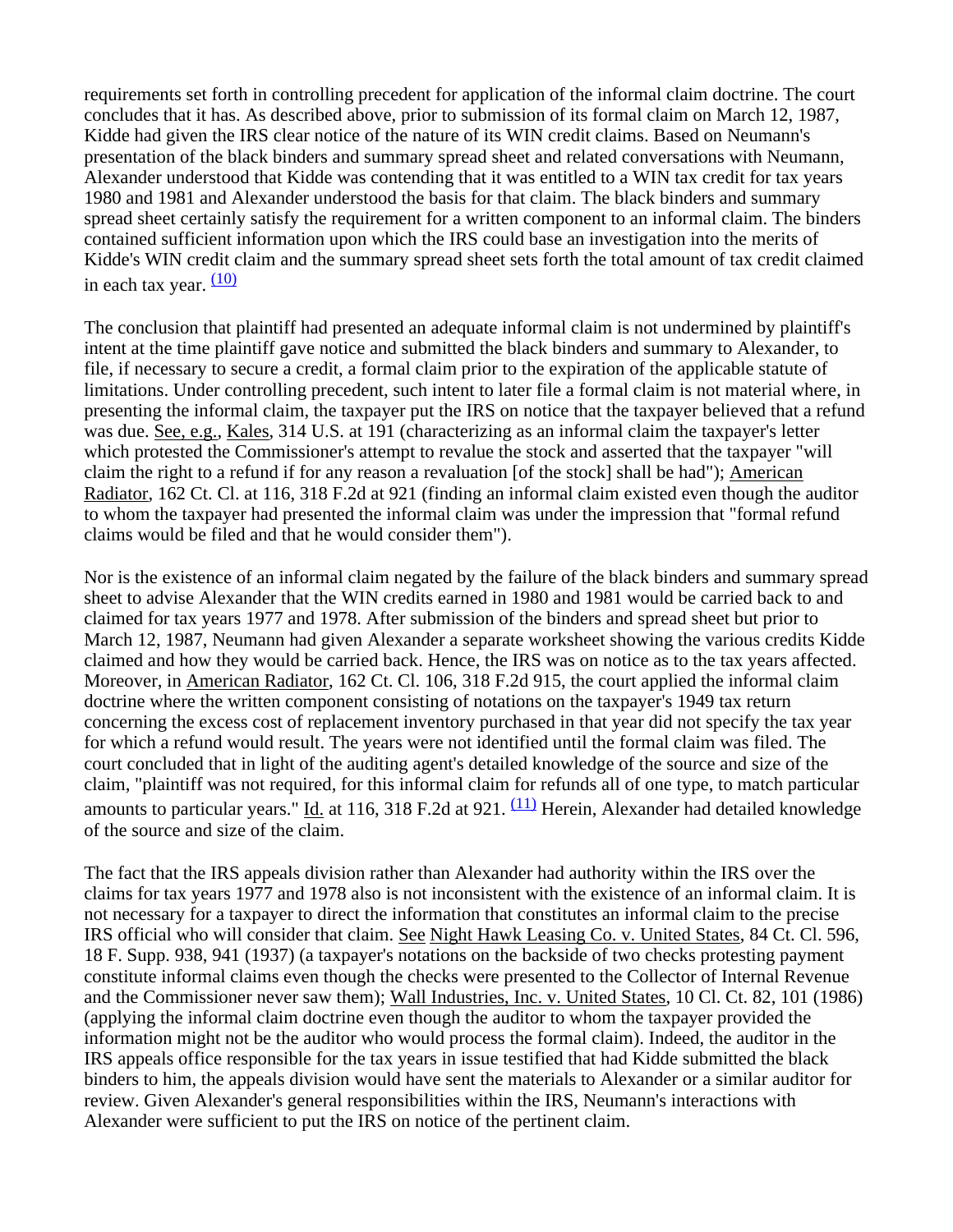Defendant argues that the court cannot apply the informal claim doctrine herein because a sine qua non for an informal claim, which is lacking here, is some action by the IRS that in effect constitutes a waiver by the IRS of its right under its regulations to insist upon presentation of a formal claim prior to expiration of the statute of limitations. Defendant relies upon Angelus Milling Co. v. Commissioner, 325 U.S. 293, 297 (1945), in which the Supreme Court noted that the IRS has the power to waive its own regulations and consider the "informal claim" on its merits. Defendant contends that the IRS herein could not be said to have waived the formality requirements for the WIN credits earned in tax years 1980 and 1981 because Alexander had informed Neumann that he would not address the claims for WIN credits other than those for tax year 1983, the only year for which he was responsible.

But Alexander's actions arguably can be viewed as a waiver of the IRS's formality requirement for the WIN credits for tax years 1980 and 1981. Alexander considered the merits of Neumann's informal submission as it related to tax year 1983 and concluded that the information provided therein was sufficient to constitute an informal claim and to demonstrate the employees' status on public assistance. Alexander could not take action on the WIN credit claim for tax year 1983 because the IRS had not yet resolved the overarching issue of whether a taxpayer could base a WIN credit claim on a certification first secured after the employee was hired. In this factual setting, despite Alexander's statement that he personally would not review the WIN credits allegedly earned during tax years 1980 and 1981, it would be reasonable for Kidde to have inferred from Alexander's actions that the IRS would consider Kidde's claims with respect to tax years 1980 and 1981 on the basis of the information in the black binders and the upcoming IRS decision on post-hiring certification in the same way Alexander considered Kidde's claims for tax year 1983. Alexander reasonably led Kidde to believe that the only obstacle to the IRS's consideration of Kidde's entire WIN credit claim was the impending issuance of the GCM rather than the informality of the presentation of that claim. Indeed, by suggesting that Neumann and Lloyd present the black binders to the IRS appeals division, Alexander encouraged Kidde to believe that the IRS would consider Kidde's claim despite its informality. Hence, Alexander's actions, taken as a whole, reasonably suggested that the IRS would not enforce its own regulations with respect to the formality of Kidde's claim.

In any event, contrary to defendant's arguments, under precedent binding on this court, a determination that the IRS waived the regulations that require a claim to satisfy certain formalities is not a sine qua non for application of the informal claim doctrine. In Kales, the Supreme Court based its conclusion that an informal claim existed primarily on the fact that the taxpayer had provided the Commissioner with adequate notice of her right to a refund. 314 U.S. at 195. The portion of Kales that discusses waiver is prefaced with the following statement which indicates that the Court would have reached the same result even if the IRS had not proceeded to consider the claim on the merits: "If the point were more doubtful than we think it is, it would be resolved by the consistent administrative treatment of respondent's letter . .. and the later amendment as a claim for refund." Id. at 196. In any event, courts have not interpreted Kales as requiring affirmative government conduct constituting a waiver and have applied the informal claim doctrine in situations where the IRS did not consider the informal claim on its merits but merely failed to reject the informal claim before the statute of limitations expired. See Cumberland Portland Cement Co. v. United States, 122 Ct. Cl. 580, 593 (1952) (the court distinguishes Bonwit Teller & Co. v. United States, 283 U.S. 258 (1931), on the ground that in Bonwit, "the Commissioner himself treated the letter as an informal claim," but the court nevertheless applies the informal claim doctrine on the ground that the Commissioner had failed to reject the request by the taxpayer prior to expiration of the statute of limitations); Jones v. United States, 78 Ct. Cl. 549, 557, cert. denied, 293 U.S. 566 (1934) (applying the informal claim doctrine where the IRS placed the letter constituting the written component of the informal claim in IRS files without taking any action on it). In Newton, 143 Ct. Cl. at 300, the court stressed as follows: "Necessarily each case must be decided on its own peculiar set of facts with a view towards determining whether under those facts the Commissioner knew, or should have known, that a claim was being made. We believe that this is the predicate of an informal claim . . . ." Herein,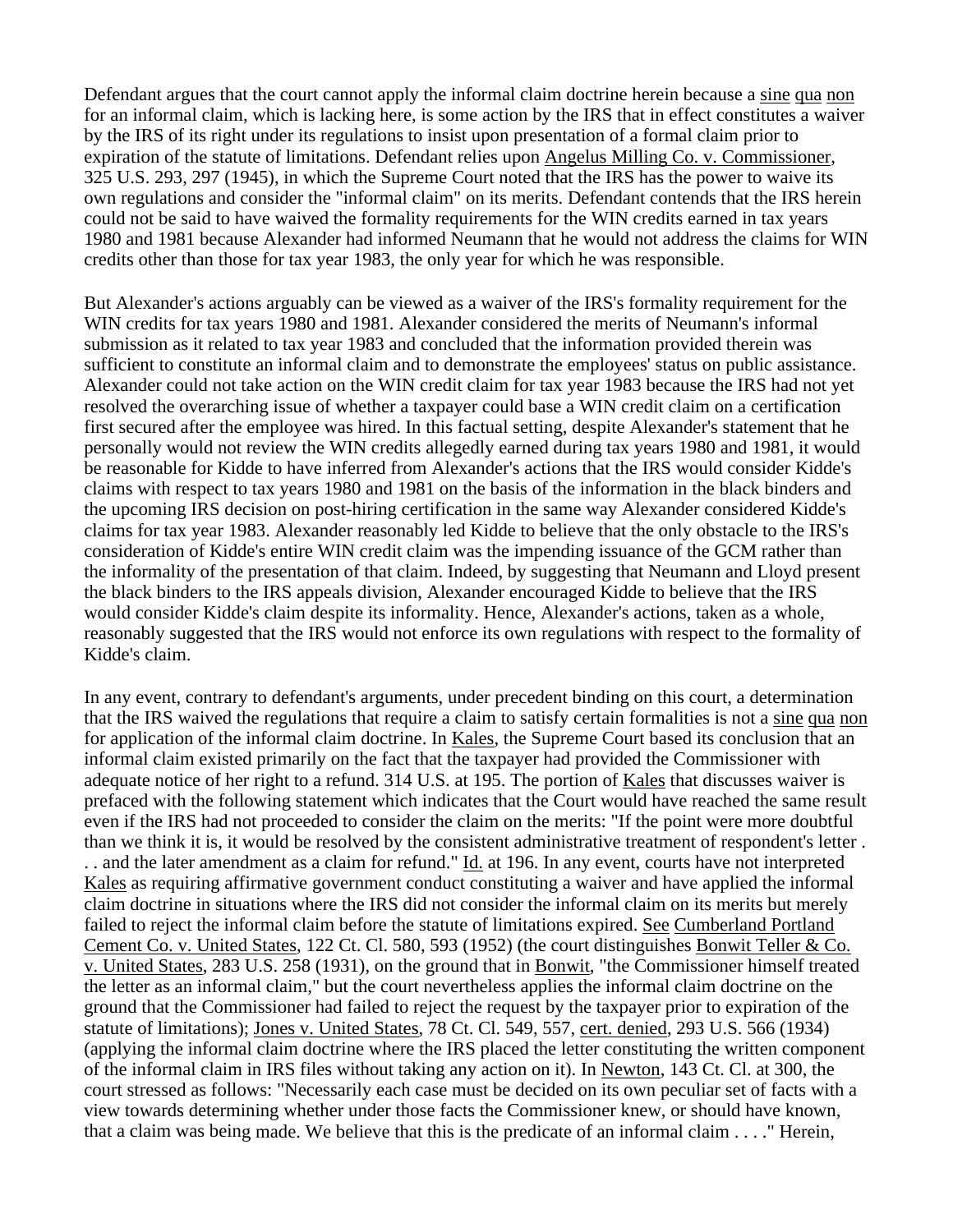Alexander not only knew of Kidde's claim, but also was provided with what he himself acknowledged was sufficient information for the IRS to investigate the merits of that claim.

## Conclusion

For the reasons set forth above, for tax year 1978, plaintiff is entitled to deduct from its income its payments to National covering the period June 1 through December 31, 1978, that National in turn ceded to KIC to cover claims against Kidde's wholly owned subsidiaries. Plaintiff is not entitled to deduct from its income its payments to National covering any period prior to June 1, 1978, with respect to its subsidiaries. For tax years 1977 and 1978, plaintiff is not entitled to deduct from its income any of its payments to National with respect to the divisions within Kidde's own corporate structure. As to WIN tax credits for 1977 and 1978, plaintiff "first filed" its claim prior to the March 11, 1987, deadline and hence is entitled to such a refund. Accordingly, on or before February 2, 1998, the parties shall file a stipulation as to the amount due plaintiff pursuant to this decision.

IT IS SO ORDERED.

ROGER B. ANDEWELT

\_\_\_\_\_\_\_\_\_\_\_\_\_\_\_\_\_\_\_\_\_\_\_\_\_

Judge

1. The following table shows the differences between Kidde's payments to National and National's payments to KIC for 1977 and 1978.

|                                             | 1977         | 1978         |
|---------------------------------------------|--------------|--------------|
| Kidde's Payment to National                 | \$11,624,819 | \$13,671,100 |
| <b>Payment for National's Retained Risk</b> | 595,000      | 300,000      |
| <b>Issuing Fee</b>                          | 414,726      | 534,844      |
| <b>Claims Services</b>                      | 350,000      | 380,000      |
| <b>Engineering Services</b>                 | 105,000      | 90,000       |
| Taxes                                       | 699,076      | 856,823      |
| Subtotal                                    | 2,163,802    | 2,161,667    |
| National Payment to KIC                     | 9,461,017    | 11,509,433   |

2. Prior to 1978, Theurer was a wholly owned Kidde subsidiary and participated in the National insurance program. After Kidde divested its interest in Theurer, KIC provided insurance directly to Theurer for which Theurer paid premiums of \$100,000 for 1978 and 1979 and \$90,000 for 1980.

3. The Federal Circuit appended the decision of the lower court and stated that it adopted the analysis therein as its own.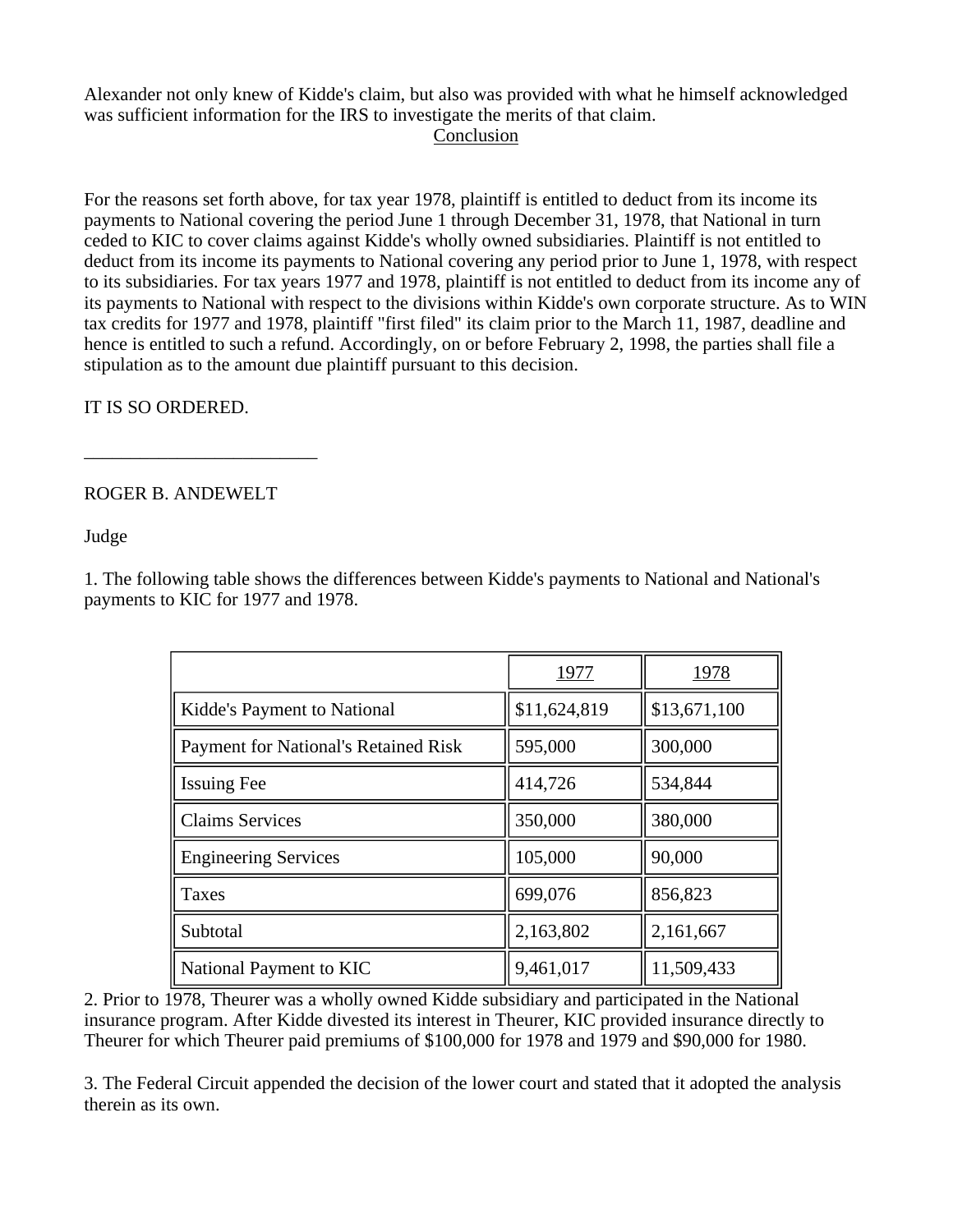4. Plaintiff argues that KIC's initial capital exceeded the minimum required in Bermuda. But satisfying Bermuda standards does not mean that a reinsurer such as National seeking to share risk would have considered such capitalization to be adequate. Indeed, KIC's capitalization was below the ratio followed by some other Bermuda captive insurers and was below the minimum requirement adopted into Bermuda law in 1980.

5. Indeed, KIC's \$1 million capitalization was equal to its potential liability for a single automobile or general liability claim against Kidde.

6. Such a conclusion does not mean that an interrelationship among the parties is irrelevant to this analysis. The fundamental issue in captive insurance cases is whether payments to the captive insurer should be classified as "insurance premiums" and whether the ownership relationship among the corporations involved has been relevant to this analysis, particularly, as explained below, when assessing whether risk shifting and risk distributing are present.

7. Defendant relies upon the following statement of the theory:

Stripped to its essentials, the corporation is simply a legal fiction which serves as a nexus of contracts. Individuals and organizations--employees (including managers), investors, suppliers, customers- contract with each other in the name of a financial entity, the corporation.

William H. Meckling and Michael C. Jensen, Reflections on the Corporation as a Social Invention, J. Applied Corp. Fin. 9.

8. In its post-trial brief, defendant presents the alternative argument that the court need not focus on the shareholders' interests to conclude that no risk shifting occurred, but rather could focus on Kidde's interests. By focusing on the parent's interests to determine whether payments by a wholly owned subsidiary involve risk shifting, defendant's argument is substantially identical to the economic family argument rejected in Humana, 881 F.2d at 252. As with the modern theory of the corporation, the economic family argument has appeal as a general theory for evaluating economic effects but fails to recognize the legal significance of incorporation in the manner required by Moline Properties.

9. The Internal Revenue Code provides that no suit for a tax refund may be maintained until a claim for a refund has been filed in accordance with the applicable Treasury Regulations. I.R.C. § 7422(a). As to the definition of what constitutes a claim, Treas. Reg. § 301.6402-2(b) provides:

The claim must set forth in detail each ground upon which a credit or refund is claimed and facts sufficient to apprise the Commissioner of the exact basis thereof. The statement of the grounds and facts must be verified by a written declaration that it is made under the penalties of perjury. A claim which does not comply with this paragraph will not be considered for any purpose as a claim for refund or credit.

For claims by corporations, Treas. Reg. § 301.6402-3(a)(3) further provides:

In the case of an overpayment of income taxes for a taxable year of a corporation . . ., a claim for refund shall be made on Form 1120X ("Amended U.S. Corporation Income Tax Return").

10. Even if, as defendant contends, the binders did not represent SRC's final work product with respect to all possible claims that might result from SRC's study, the binders did contain sufficient information so as to alert the IRS that Kidde was seeking WIN credits for specific employees and to allow the IRS to